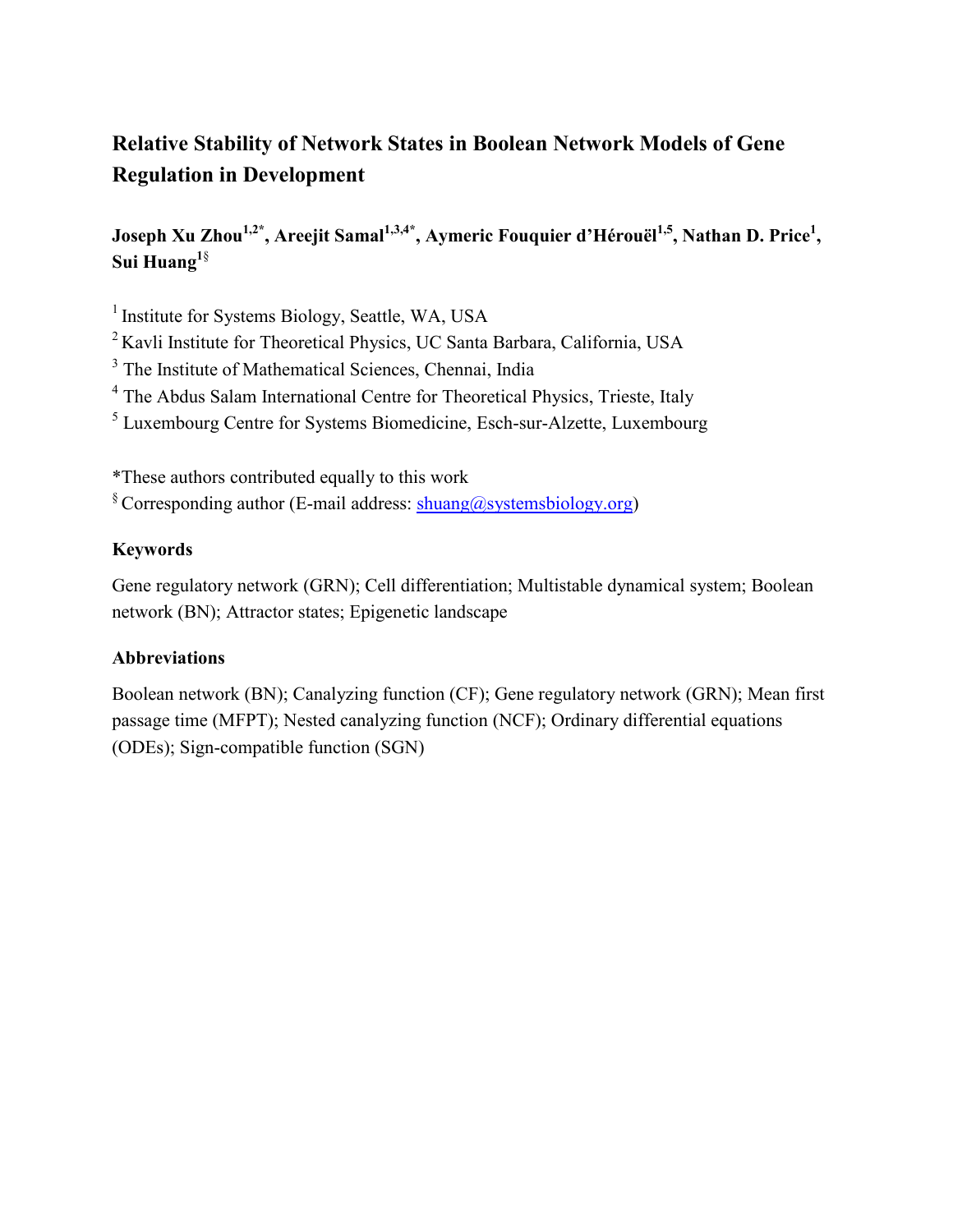#### **Abstract**

Progress in cell type reprogramming has revived the interest in Waddington's concept of the *epigenetic landscape*. Recently researchers developed the quasi-potential theory to represent the Waddington's landscape. The Quasi-potential *U(x)*, derived from interactions in the gene regulatory network (GRN) of a cell, quantifies the relative stability of network states, which determine the *effort* required for state transitions in a multi-stable dynamical system. However, quasi-potential landscapes, originally developed for continuous systems, are not suitable for discrete-valued networks which are important tools to study complex systems. In this paper, we provide a framework to quantify the landscape for discrete Boolean networks (BNs). We apply our framework to study pancreas cell differentiation where an ensemble of BN models is considered based on the structure of a minimal GRN for pancreas development. We impose biologically motivated structural constraints (corresponding to specific type of Boolean functions) and dynamical constraints (corresponding to stable attractor states) to limit the space of BN models for pancreas development. In addition, we enforce a novel functional constraint corresponding to the relative ordering of attractor states in BN models to restrict the space of BN models to the biological relevant class. We find that BNs with *canalyzing/sign-compatible*  Boolean functions best capture the dynamics of pancreas cell differentiation. This framework can also determine the genes' influence on cell state transitions, and thus can facilitate the rational design of cell reprogramming protocols.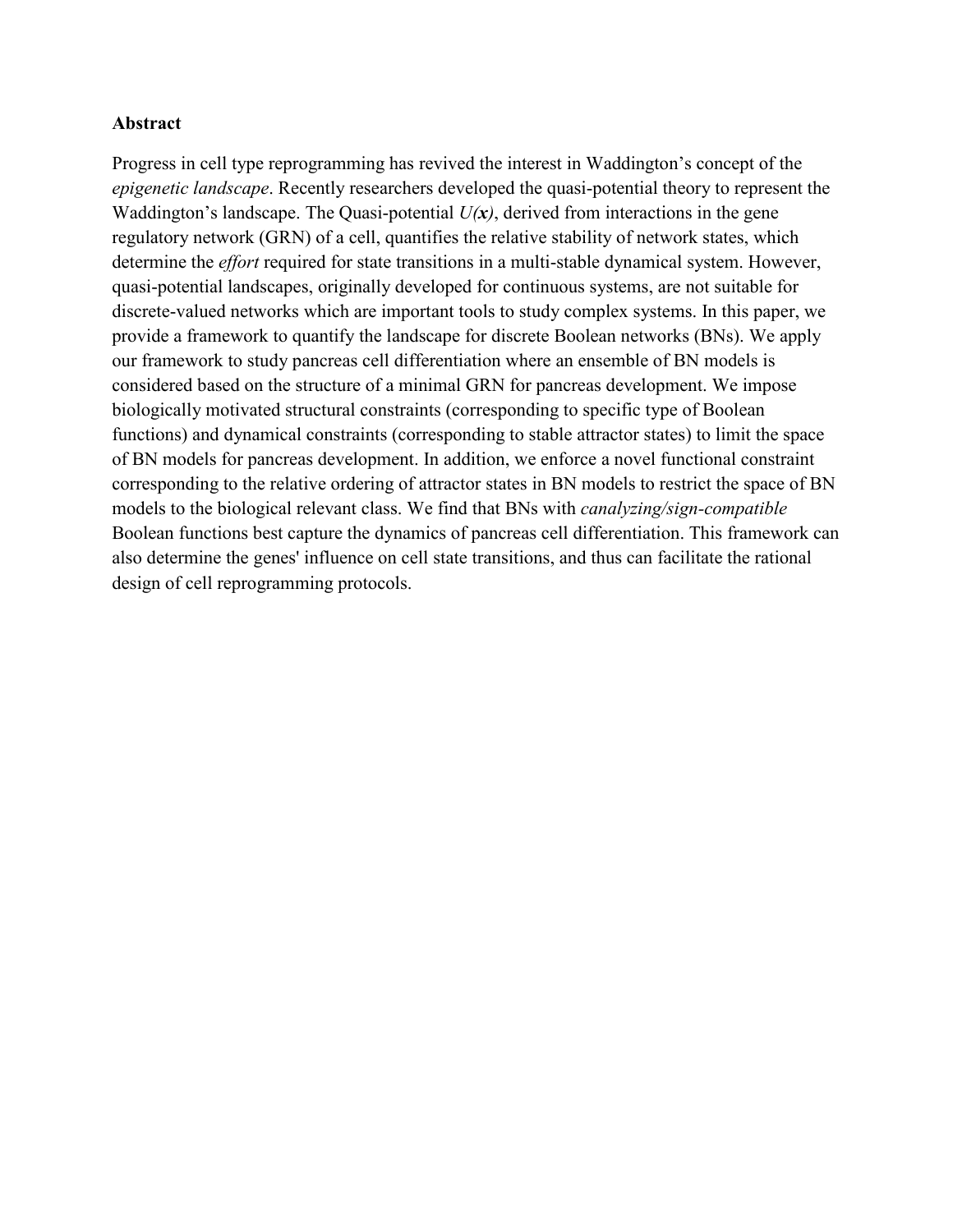#### **1. Introduction**

A hallmark of multicellular organisms is the co-existence of distinct differentiated cell types with different functions and stable gene expression patterns. A less specialized cell, a stem or progenitor cell, spawns a variety of more specialized progeny cells through cell differentiation. Once differentiated, a specialized cell's gene expression pattern is relatively robust against perturbations emanating from a noisy environment. Where does this stability come from? How do gene expression patterns change as cells differentiate in response to external cues, and thereby, transition from one stable gene expression pattern to another? In principle, such questions can be answered by understanding the interactions between the genes in the underlying gene regulatory network (GRN), which constrain the changes in the gene expression patterns, producing stable and unstable steady states. The dynamical system associated with GRNs can be modelled by a system of ordinary differential equations (ODEs) where continuous variables represent the expression levels of individual genes. However, with ODEs one is quickly limited by the number of configurations of the networks due to the exponential growth of complexity with the number of genes as well as the general lack of information on the parameters that characterize the interactions between genes. A widely used alternative approach to study GRNs is Boolean networks (BNs), a framework that enables modelling of networks with hundreds of genes or analyze large statistical ensembles of networks of random structure [1,2]. Analysis of an ensemble of BNs can yield insights on the relationship between structure and dynamics of GRNs [1-3].

In 1969 Kauffman introduced BNs to study the dynamics of GRNs [1]. Since then BNs have been used to model a wide range of biological phenomena such as cell cycle, cellular differentiation and evolution of GRNs [4–17]. Specifically, BNs have been extensively used to study developmental processes. Villani *et al* [13] have developed a BN framework for cell differentiation. Krumsiek *et al* [14] have developed a BN model to recapitulate hematopoiesis. Chang *et al* [15] employed a BN model to explain human embryonic stem cell differentiation and the generation of induced pluripotent stem cells (iPSCs). Klipp *et al* [16] used a BN model to study the influence of gene regulation, methylation and histone modifications on cell differentiation. Alvarez-Buylla *et al* [6,17] used BNs to explain cell differentiation and developmental ordering in the floral organ of Arabidopsis. An important limitation of these reconstructed BN models [4-17] for different biological processes is their specification of one defined set of Boolean functions for genes in the network out of a multitude of possible choices [18] that can reproduce the biologically relevant cell states as network attractors, and the reason for the chosen set of Boolean functions often remains elusive. Also experimental observations in cell differentiation systems usually are consistent with a large number of possible Boolean functions rather than suggesting a single well-defined set, giving rise to a set of possible BNs that can describe the observed gene expression patterns of the attractors [18]. Thus, one always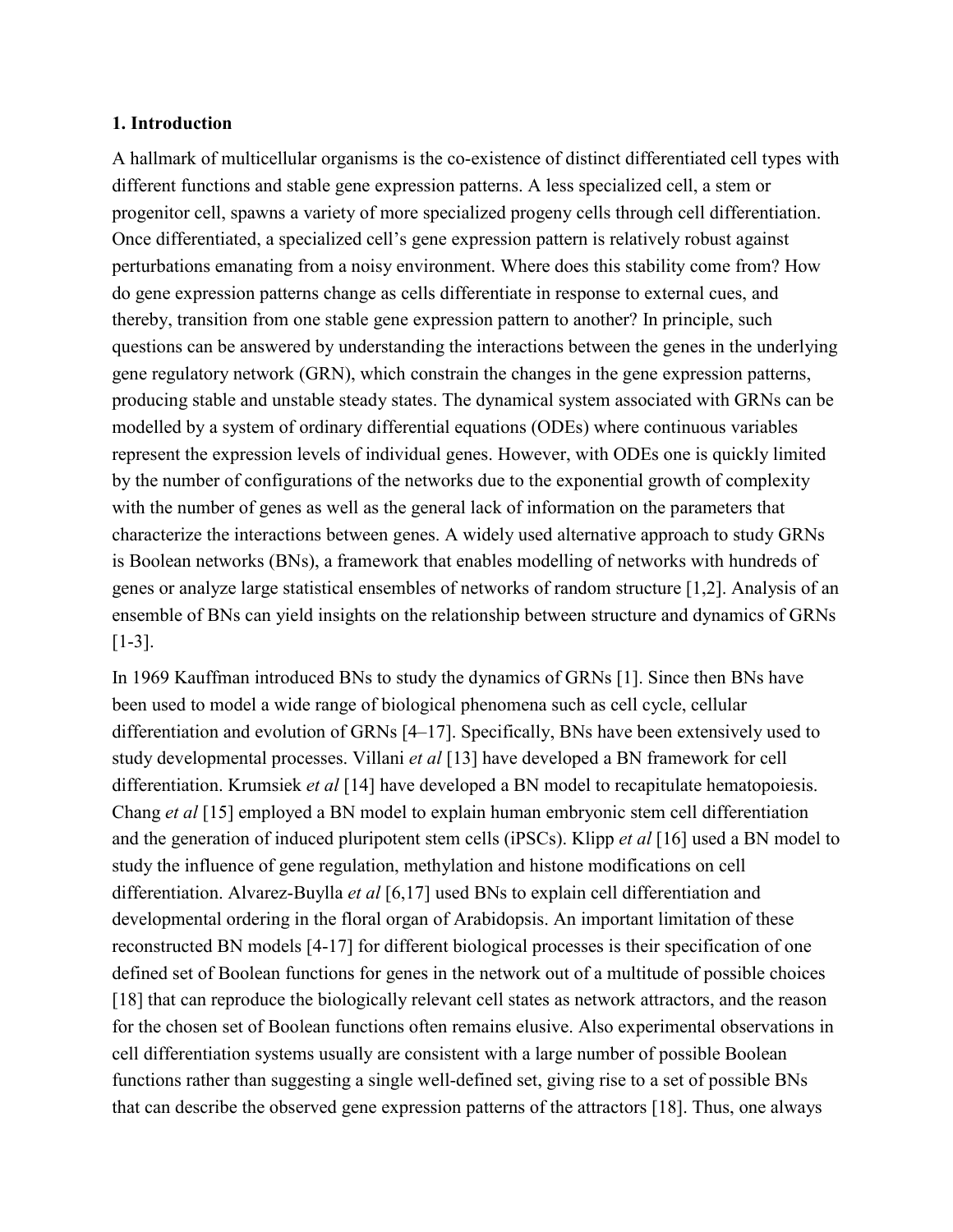wonders whether the reported results would still hold for other choices of functions and how *structurally robust* the predicted dynamics is for the observed attractor states.

A more stringent requirement on a model capturing the development of multicelluar organisms is the following constraint. In addition to recapitulating the multiple observed attractors of the network, the model of the developmental GRN should also reproduce the experimentally observed *relative stabilities of attractors*, i.e, the model has to relate the different attractor states to each other based on their *relative stabilities*. By that we mean the *relative ease* for transitioning from one attractor state  $(A)$  to another state  $(B)$  which epitomizes the developmental process. More formally, in a stochastic system, the relative ease of transitioning from state *A* to state *B* would be given by the probability  $P(A \rightarrow B)$  for transition from *A* to *B* (given random flutuations in gene expression). Note that such transition probabilties are typically asymmetric  $(i.e., P(A \rightarrow B) \neq P(B \rightarrow A))$  – a property that ultimately accounts for the directionality (irreversibility) of development.

Interactions between genes collectively produce the developmental ordering of different cell types which is robust and repeatable during embryogenesis. Therefore, once the multiple attractors of the dynamical system are determined, it is necessary to evaluate their relative stabilities in order to derive a consistent relative ordering for all attractors in a developmental process (if one exists). Recently, some of us have derived a framework to calculate the relative stabilities of cell attractors in continuous ODE-based GRN models using least action principles [19]. However, ODE-based GRN models are not well-suited to model large networks, let alone ensembles of networks, for which BNs are commonly used [1-3].

In this paper, we present a mathematical framework for calculating the relative stabilities of cell attractors and transitions, and hence deriving the notion of a landscape in BN models of development. We use a minimal GRN for pancreas development as an example to demonstrate the utility of our method. Imposing the observed relative ordering of attractors as a novel phenotypic constraint affords evaluation of ensembles of BNs (with a given network structure but different sets of Boolean functions) that are compatible with multiple observed attractors of the GRN. Our method can be used to reconstruct simple BN models for developmental processes from available information on GRN architecture and relative stability of attractor states, and thus, can predict the efforts associated with particular state transitions of interest which in turn can facilitate the rational protocol design for cell reprogramming in regenerative medicine.

### **2. Modelling Framework**

#### **2.1 Boolean network (BN) model**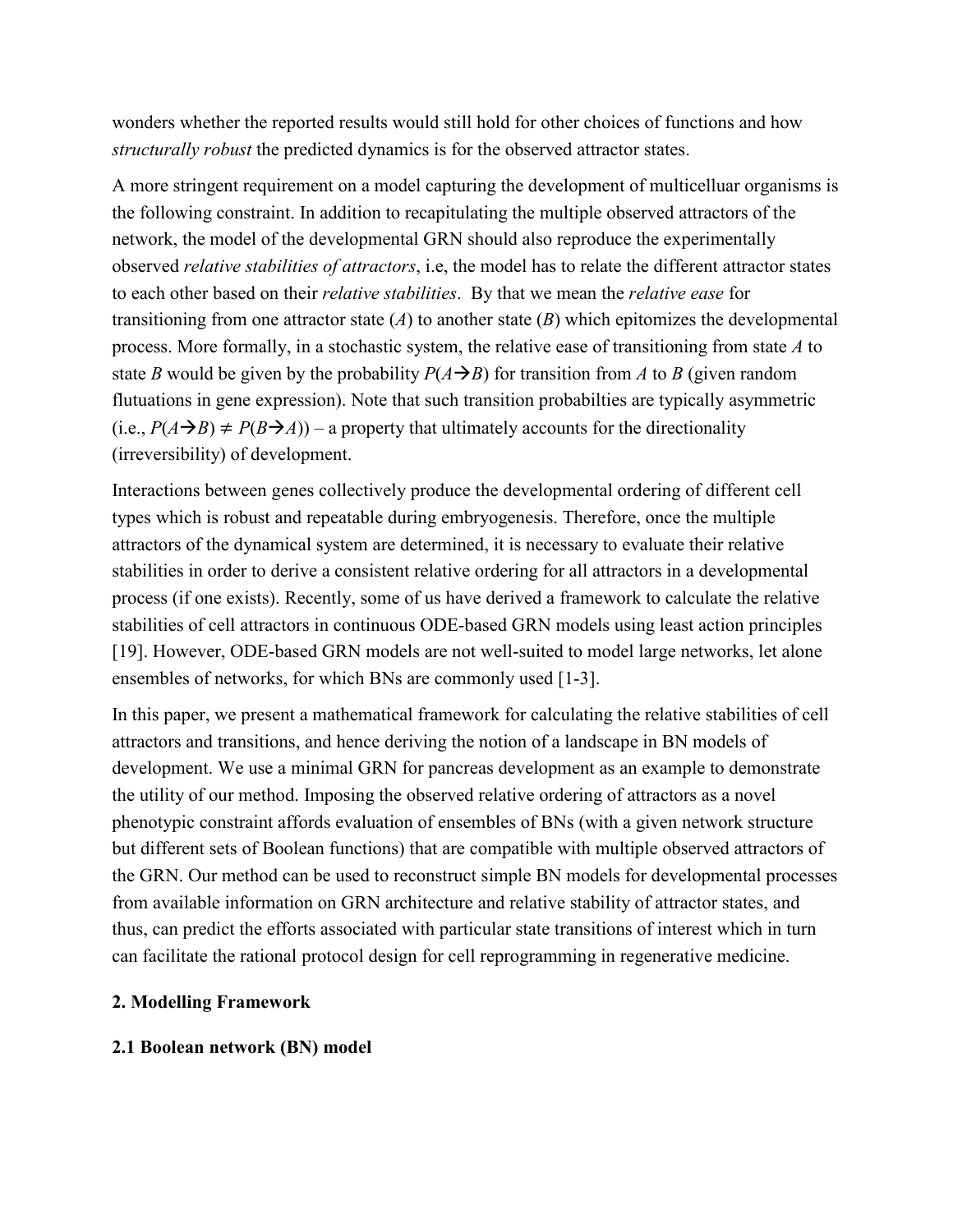BN model for a GRN is specified by its set of nodes, directed edges and Boolean functions. In a BN, the nodes represent genes while the edges represent interactions among genes in the network. Any gene *i* in a BN at a given time can be in one of two expression states: *on* if its state  $x_i = 1$  and *off* if its state  $x_i = 0$ . For a *m*-gene BN, the state vector  $X^t = (x_1(t), x_2(t), ..., x_m(t))$  gives the expression of all genes at discrete time t in the network. For each gene *i* in a BN, a Boolean function  $F_i$  determines the output value  $x_i$  at time  $t + 1$ given the state of its input genes at time  $t$ . Thus, the gene expression state of a BN at any time step is governed by the recursive equation:

$$
X^{t+1} = F(X^t) \tag{1}
$$

where  $X^t$  is a *m*-dimensional binary vector (0 or 1) that gives the expression of all genes at time step  $t$ .  $\bf{F}$  encapsulates both the network topology and Boolean functions at all nodes, and thus, contains the information determining the dynamics of the BN.

For a *m*-gene BN, there are  $2^m$  possible states. A sequence of states  $X^0$ , ...,  $X^t$ ,  $X^{t+1}$ , ... forms a trajectory in the state space. Trajectories converge in a deterministic (noise-free) system. Since the state space is finite, the trajectories eventually coverge either to a single state (point attractor) or a cycle of states (cyclic attractor). In the extreme case, a cyclic attractor encompasses all or almost all possible network states, and given the large number of states  $2^m$ , such behavior will appear *chaotic*. For any given attractor, its associated basin of attraction is the set of initial states that will converge to that attractor. Attractors of a BN are charaterized by the size (and shape) of their associated basin of attraction. The network topology (i.e., the set of nodes and edges) and the Boolean functions at each node fully determine the *attractor structure* – which consists of attractors, trajectories and basins of attraction. The attractor structure can be determined by explicitly evaluating all state transitions  $X^1 = F(X^0)$  for all  $2^m$  possible initial states  $X^0$ . An example of a 4-gene GRN with Boolean functions and resulting attractor structure is shown in Fig. 1.

#### **2.2 Canalyzing, Nested canalyzing and Sign-compatible Boolean functions**

Information on the topology of a GRN is increasingly available from direct experimental determination of gene regulatory mechanism or such information can be inferred from experimental data [20–23]. However, the Boolean function that controls the expression state of each gene based on the state of its input genes is more difficult to determine than network topology. In practice, a vast number of Boolean functions are plausible for a given network topology based on available experimental data [18]. Thus, it is desirable to apply biologically motivated constraints to limit the number of possible Boolean functions. We propose to use *canalyzing, nested canalyzing* and *unate* Boolean functions to charaterize the gene interactions and limit the set of possible Boolean functions for biological systems.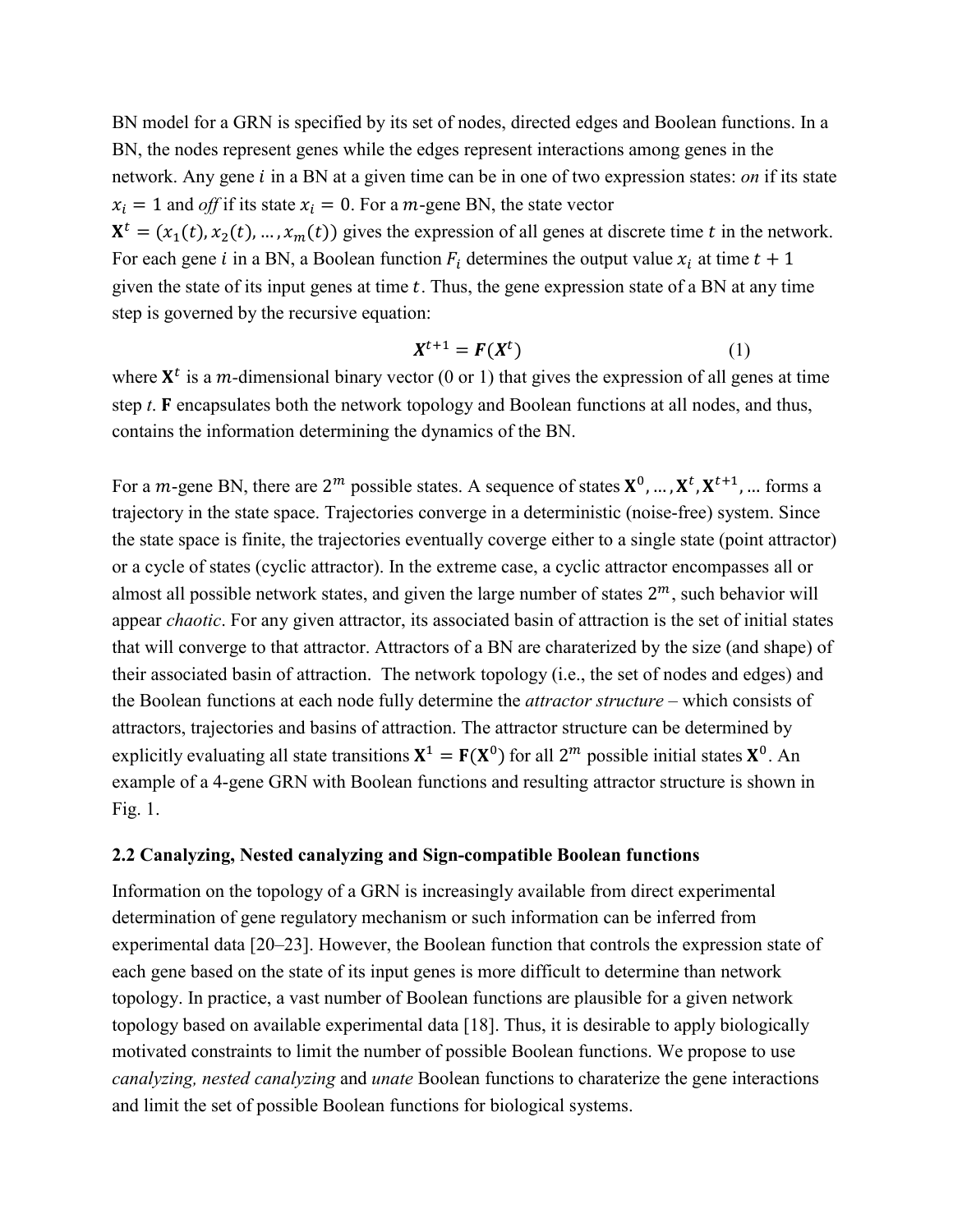Kauffman proposed the concept of *canalyzing* Boolean functions (CFs) [2]. A Boolean function  $F(x_1, ..., x_n)$  is CF if there exists an input  $x_i$  with canalyzing Boolean value  $\alpha$  such that  $\mathbf{F}(x_1, \dots, x_i = a, x_n) = b$  is constant. Thus, the input value  $x_i = a$  determines the output value of the Boolean function  $F(x_1, ..., x_n)$  regardless of the state of other inputs. The output value *b* is called the canalyzed value.

Later Kauffman extended this concept to *nested canalyzing* Boolean functions (NCFs) which are a subset of CFs [24]. A Boolean function  $F(x_1, ..., x_n)$  is NCF if there exists a permutation of inputs  $(\sigma_1, ..., \sigma_n)$  such that it satisfies the following conditions:  $\mathbf{F}(x_{\sigma_1} = a_{\sigma_1}, ..., x_{\sigma_n}) = b_{\sigma_1}$ ;  ${\bf F}(x_{\sigma_1} \neq a_{\sigma_1}, x_{\sigma_2} = a_{\sigma_2} ..., x_{\sigma_n}) = b_{\sigma_2}; \dots \dots \dots; {\bf F}(x_{\sigma_1} \neq a_{\sigma_1}, x_{\sigma_2} \neq a_{\sigma_2} ..., x_{\sigma_{n-1}} =$  $a_{\sigma_{n-1}}$ ,  $x_{\sigma_n}$ ) =  $b_{\sigma_{n-1}}$ ;  $\mathbf{F}(x_{\sigma_1} \neq a_{\sigma_1}, x_{\sigma_2} \neq a_{\sigma_2} ... , x_{\sigma_{n-1}} \neq a_{\sigma_{n-1}}, x_{\sigma_n} = a_{\sigma_n}$ ) =  $b_{\sigma_n}$  where  $b_{\sigma_n}$  is the canalyzed Boolean value of input  $x_{\sigma_i}$ . The presence of CFs in BNs results in lesser number of effective upstream regulators for genes than it may appear in the network topology [24]. Furthermore, it has been shown that CFs improve the robustness of the attractor states in BNs to both mutations (in the form of changes in architecture, such as rewiring of edges or deletion of nodes) as well as perturbations (in the form of instant *bit flips* of the node states), and thus, CFs push the BN dynamics towards an *ordered* regime [24].

Another class of Boolean functions that influence the network dynamics comprises the *unate*  functions. An unate function is a type of Boolean function which has monotonic properties. Since in biology a gene interaction is often characterized as either activating or inhibiting, *unate* functions can be used to capture the monotonic properties of the Boolean functions. A Boolean function  $\mathbf{F}(x_1, x_2, ..., x_n)$  is said to be *positive unate* in input  $x_i$  if  $\forall x_i \in \{0,1\}$  with  $j \neq i$ :

$$
F(\dots, x_{i-1}, 1, x_{i+1}, \dots) \ge F(\dots, x_{i-1}, 0, x_{i+1}, \dots)
$$
\nand *negative unate* in input  $x_i$  if  $\forall x_i \in \{0, 1\}$  with  $j \ne i$ : (2)

$$
F(\ldots, x_{i-1}, 1, x_{i+1}, \ldots) \le F(\ldots, x_{i-1}, 0, x_{i+1}, \ldots)
$$
 (3)

*Positive unateness* in input  $x_i$  means that when the input gene  $x_i$  is *on*, the output of the Boolean function is greater than or equal to that when the input gene  $x_i$  is *off. Negative unateness* in input  $x_i$  means that when the input gene  $x_i$  is *on*, the output of the Boolean function is less than or equal to that when the input gene  $x_i$  is *off*. Note that it has been shown earlier that NCFs are equivalent to unate cascade functions [25].

Although the Boolean function controlling the expression state of an output gene based on the state of its input genes is difficult to determine, in many cases, the nature of gene interactions (activation or inhibition) between the input gene $(s)$  and the output gene is known from experimental data. Such information on the nature of gene interactions can be used to constrain the set of Boolean functions. Specifically, NCFs can be limited to a subset of *sign-compatible* functions (SGNs) based on such information on the nature of gene interactions. A NCF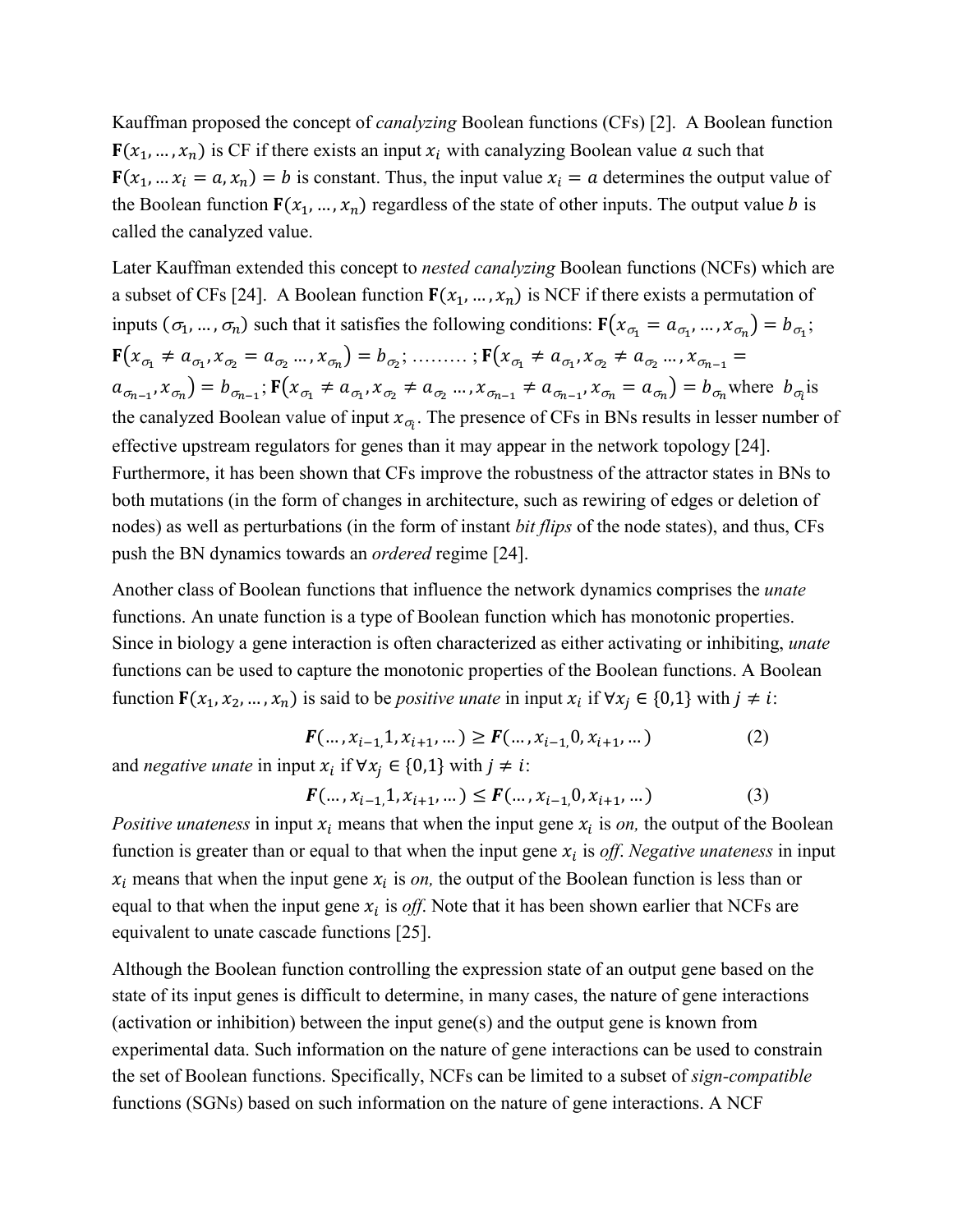${\bf F}(x_1, x_2, ..., x_n)$  is said to be a SGN if every input  $x_i$  satisfies either positive unateness or negative unateness based on the known nature of interaction between input gene and output gene. If the output function for gene  $x_i$  is a SGN then its input  $x_i$  will satisfy positive unateness if  $x_i$  is known to activate  $x_i$  or its input  $x_i$  will satisfy negative unateness if  $x_i$  is known to inhibit  $x_i$ .

In summary, a hierachy exists among the different types of Boolean functions considered here. CFs are a subset of all possible Boolean functions, NCFs are a subset of CFs and SGNs are a subset of NCFs. We show later that the *sign-compatiblity* plays an important role in constraining the set of possible BNs compatible with multiple observed attractors and in determining the relative stabilities of cell attractors.

#### **2.3 Transition matrix and BN dynamics**

Spontaneous transitions between attractors that underlie the *epigenetic landscape* or the quasipotential landscape requires probabilistic (noise-driven) dynamics. A discrete Markov model can be used to describe the BN dynamics. Let  $p_i$  give the probability for the occupation of a state  $s_i$ , and  $T_{ij}$  give the transition probability from state  $s_i$  to state  $s_i$ . In a BN with m genes, there are  $2<sup>m</sup>$  possible states, and the occupation probability of different possible states at time  $t$  can be represented by the probability distribution  $\mathbf{p}^t = (p_1^t, ..., p_k^t)^T$ ,  $(k = 2^m)$ . The evolution of the discrete-time Markov model associated with the BN of  $m$  genes is governed by:

$$
\boldsymbol{p}^{t+1} = \boldsymbol{T} \, \boldsymbol{p}^t = \begin{bmatrix} T_{11} & \dots & T_{1k} \\ \vdots & \ddots & \vdots \\ T_{k1} & \dots & T_{kk} \end{bmatrix} \begin{pmatrix} p_1 \\ \vdots \\ p_k \end{pmatrix} \tag{4}
$$

The steady state distribution is then given by eigenvector  $p^*$  of Markov transition matrix **T** corresponding to the eigenvalue  $\lambda = 1$ . Thus, BN dynamics can be characterized by the eigenvectors of Markov matrix  $T$ . If  $p^*$  has only one non-zero element, then the network has a point attractor. If  $\mathbf{p}^*$  has  $\omega$  non-zero elements with  $1 < \omega < 2^m$ , then the network has cyclic attractors. If  $\mathbf{p}^*$  has  $2^m$  non-zero elements, it means that every state can transition to every other state, and the network dynamics is ergodic.

#### **2.4 Mapping BN to a Markov model**

We describe here the procedure to map a BN model to a Markov model with a simple example. Consider the toggle switch between two genes  $(x$  and  $y)$  with both cross-inhibitory interactions and self-activation as shown in Fig. 2. The BN model of the 2-gene toggle switch can have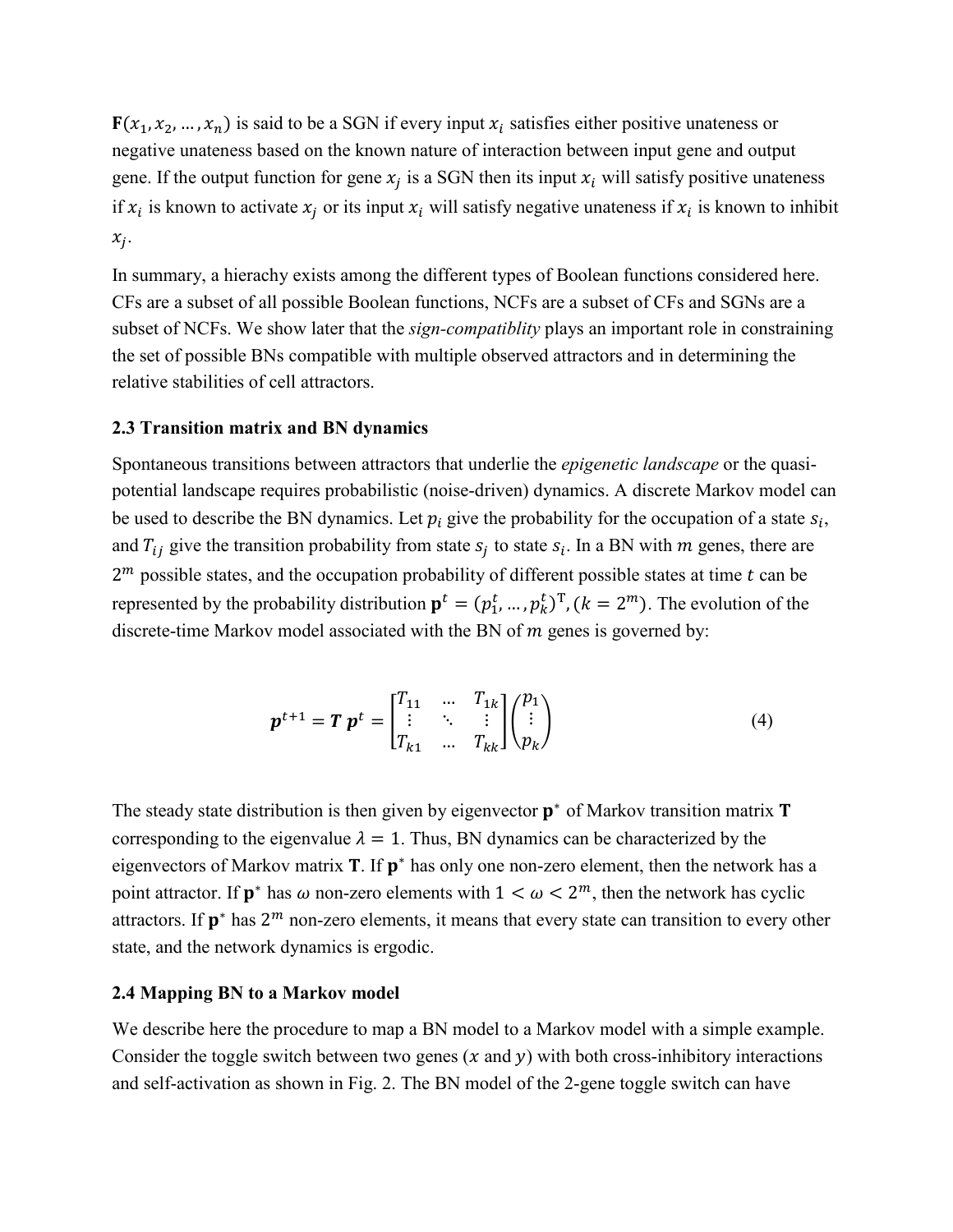$2^2 = 4$  possible states:  $s_1 = (0,0)$ ,  $s_2 = (0,1)$ ,  $s_3 = (1,0)$ , and  $s_4 = (1,1)$ . The Boolean functions for the 2 genes in the BN model of the toggle switch are given by:

$$
x^{t+1} = x^t \text{OR NOT}(x^t \text{ OR } y^t)
$$
  

$$
y^{t+1} = y^t \text{OR NOT}(x^t \text{ OR } y^t)
$$
 (5)

For the BN model of the toggle switch, the occupation probability of the 4 possible states is represented by a distribution vector  $\mathbf{p} = (p_1, p_2, p_3, p_4)$ . Based on Boolean functions in Eq. 5, the Markov transition matrix for the BN model of the toggle switch is:

$$
T = \begin{pmatrix} 0 & 0 & 0 & 0 \\ 0 & 1 & 0 & 0 \\ 0 & 0 & 1 & 0 \\ 1 & 0 & 0 & 1 \end{pmatrix}
$$
 (6)

where the element  $T_{ij}$  gives the transition probability from state  $s_j$  to state  $s_i$ . In the case of the toggle switch, the Markov matrix **T** has three eigenvectors with eigenvalue  $\lambda = 1$ . The corresponding steady states are represented by the eigenvectors

 $\mathbf{p}^* \in \{(0,1,0,0), (0,0,1,0), (0,0,0,1)\}\$ and the three corresponding point attractors are  $s_2, s_3$ , and  $S_4$ .

#### **2.5 Relative stability of states in BN model with noise**

In a deterministic BN model, there cannot be any transitions between two states in different basins of attraction, and thus the relative stabilities of attractors have no meaning for such a Markov model. However, introduction of noise into deterministic BNs will render the possibility of transitions between two states in different basins of attraction. Thus, the notion of relative stability of the attractors can be defined in BNs with noise where there is possibility of transitions between attractors. Also, the Markov transition matrix for BNs with noise is ergodic because there is a non-zero probability of transition between any two states of the network.

In a BN with  $m$  genes, any state  $s_i$  in the Markov model can be represented by a  $m$ -bit binary vector. Let  $\eta$  be the probability for randomly flipping due to noise one bit in the  $m$ -bit binary vector corresponding to any state  $s_i$ . A perturbation matrix **P** can then be constructed using the Hamming distance  $d_{ij} = ||s_i - s_j||_{\text{H}}$  between two states  $s_i$  and  $s_j$  as follows [26]:

$$
P_{ij} = \begin{cases} C_{d_{ij}}^m \eta^{d_{ij}} (1 - \eta)^{m - d_{ij}} & (i \neq j) \\ 0 & (i = j) \end{cases}
$$
(7)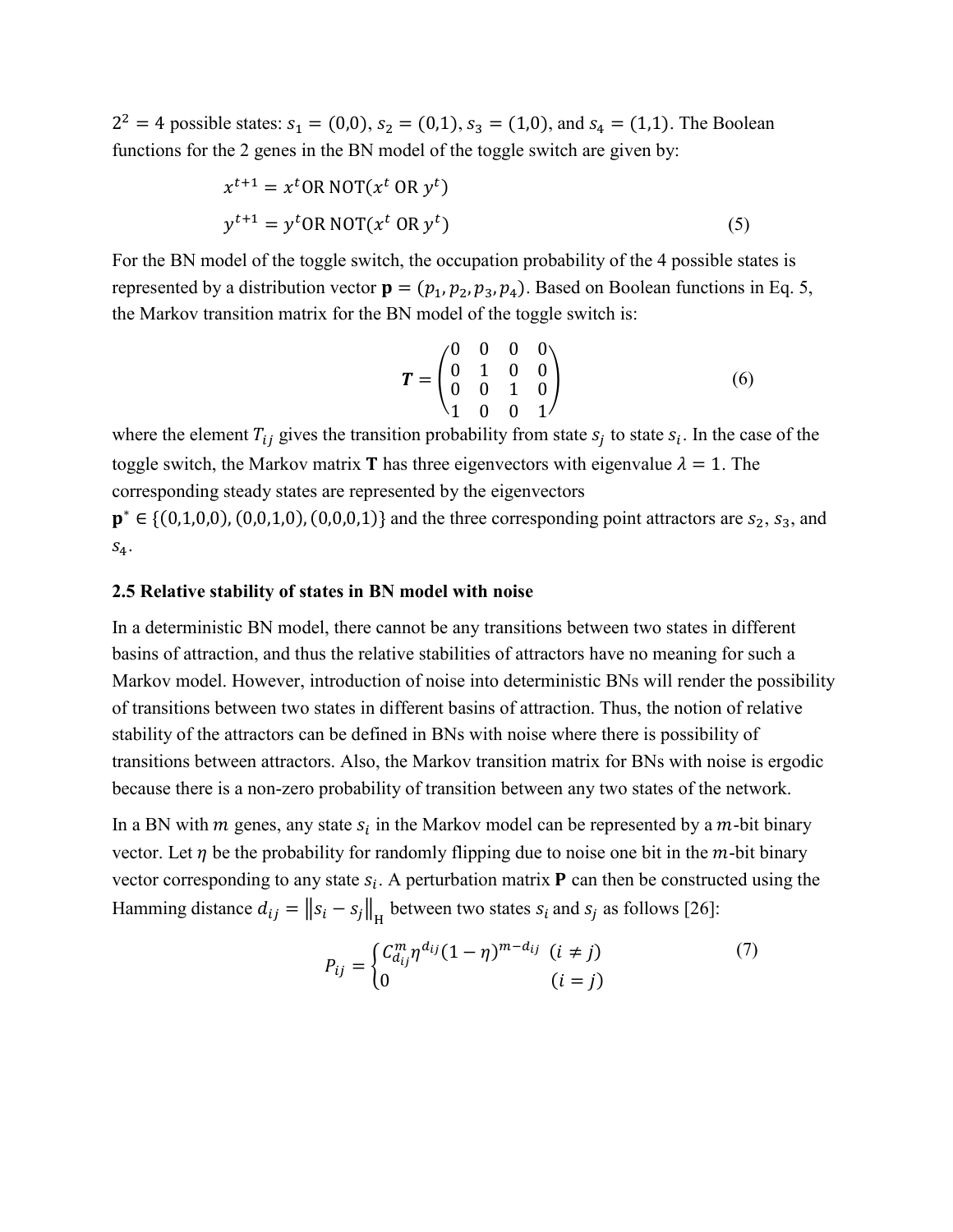where  $C_{d_{ij}}^n$  are binomial coefficients, which guarantee that each column of matrix **P** sums up to  $1 - (1 - \eta)^m$ . The BN model with noise is then constructed by adding the perturbation matrix **P** to the Markov matrix  $T$ :

$$
\widetilde{\mathbf{T}} = (1 - \eta)^m \mathbf{T} + \mathbf{P}
$$
 (8)

The equation for the dynamics of the BN model with noise is then:

$$
\mathbf{p}^{t+1} = \widetilde{\mathbf{T}} \mathbf{p}^t \tag{9}
$$

Note that the Markov matrix  $T$  for the deterministic BN model is such that each column of  $T$ adds up to 1. Similarly, in Eq. 8, a normalizing coefficient is used to ensure that  $\tilde{\mathbf{T}}$  also satisfies the conservation principle, i.e., each column of  $\tilde{\mathbf{T}}$  adds up to 1. Since the Markov matrix  $\tilde{\mathbf{T}}$  is ergodic for  $\eta > 0$ , the BN model with noise will have one and only one steady state probability distribution  $\mathbf{p}^*$  [27]. Equations 7 and 8 can be used to construct a BN model with noise which will always converge to a steady state probability distribution  $p^*$  that can be directly calculated from Eq. 9. With the introduction of noise, the original dynamical system corresponding to the deterministic BN relaxes into an ergodic dynamical system, and we can quantify the relative stabilities of distinct attractors for such a system via two measures: steady states probability distribution  $\mathbf{p}^*$  and mean first passage time (MFPT).

Since any GRN is an open (non-conserved) system far from thermal equilibrium, the steady state probability distribution  $p^*$  is usually a non-equilibrium steady state with presence of circular (or non-gradient) driving forces [19]. In cases where circular driving forces are negligible compared to the gradient forces which drive a state towards point attractors, the quasi-potential function  $U \propto -\sum_i \ln p_i^*$  can be used to measure the relative stability. If U at one attractor is higher than other attractors, the attractor is less stable than the others, and vice versa. By contrast, if the circular driving forces are comparable to the gradient forces,  $U \propto -\sum_i \ln p_i^*$  will not be an accurate measure for relative stability. When circular driving forces are large, the dynamical system has no consistent relative ordering of attractors that can be defined by  $U$  because the gradient  $-\frac{\partial U}{\partial x}$  is no longer the main hindrance force against the cell state transition [19]. Instead, one can use a pair-wise relationship defined based on mean first passage times (MFPTs) to measure the relative stability of cell states.

In an ergodic dynamical system, it is possible to reach every possible state from any arbitrary state. A transition barrier that epitomizes the ease of transition from one attractor to another attractor offers a notion of relative stability. Relative stability can be measured via MFPT which evaluates the average number of time steps  $M_{ij}$  that are necessary for the system to transition from state  $s_i$  to state  $s_i$  [28].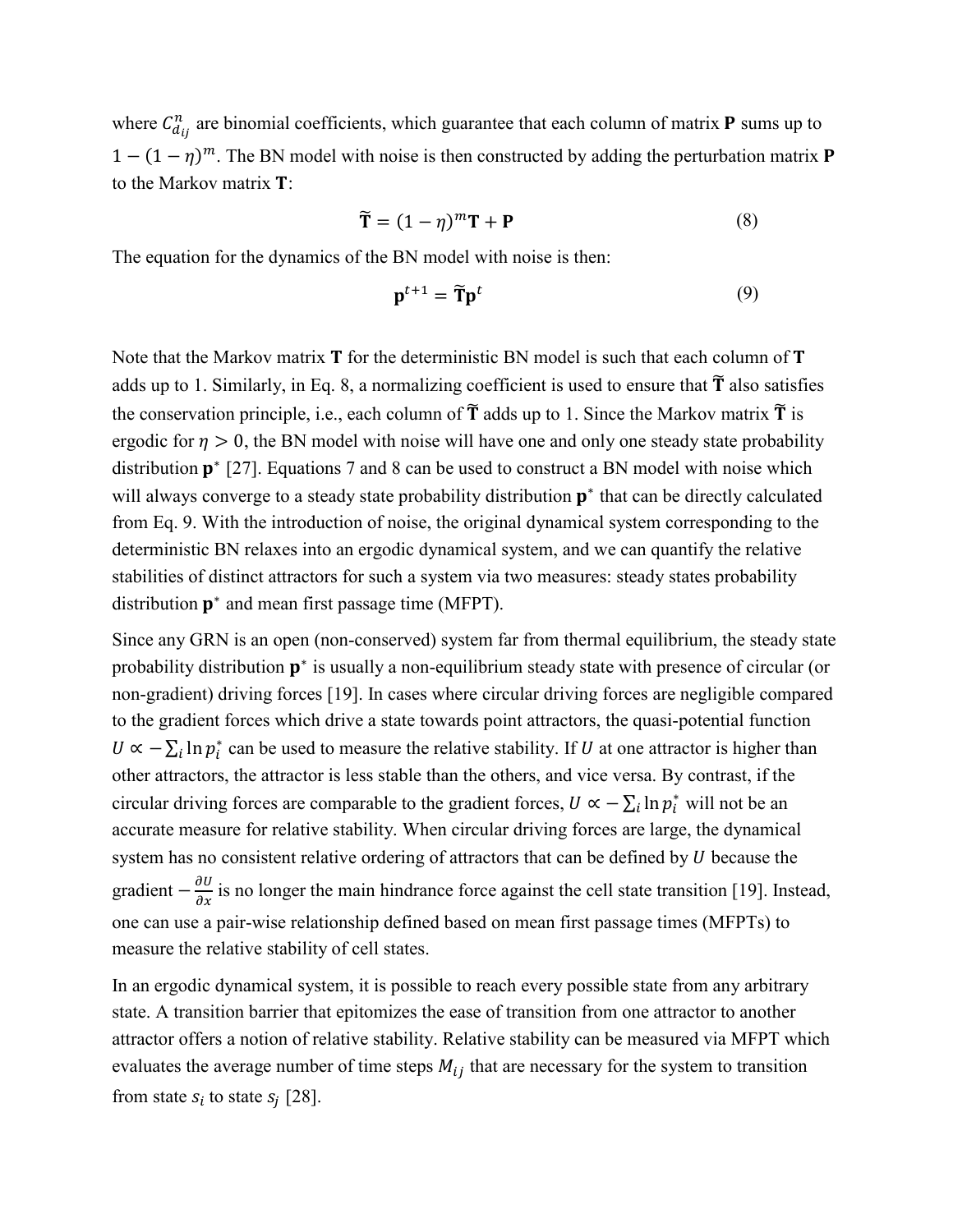#### **2.6 Relative transitive ordering in a developmental GRN**

Cell differentiation is a largely (spontaneously) irreversible process where the zygote differentiates robustly into other cell types in a pre-determined order. This programmed behavior that allows the zygote to robustly differentiate into other cell types in a well-defined sequence in the presence of molecular noise requires that the GRN orchestrates a consistent relative ordering of different attractors and intermediate transient states. By consistent relative ordering of different attractors, we mean that in the directed graph with each node as attractor state and edges representing spontaneous attractor transitions, there is little or ideally no circular (nontransitive) structure. Based on the relative stabilities of cell states measured via MFPT, we propose below a mathematical formula to define a consistent relative ordering of all attractors in the GRN.

Suppose we have a relative stability matrix  $M$  which gives the transition barrier between any two states based on MFPT, then we can define a relative ordering as follows. First, we define the net transition rate  $D_{ij}$  between two attractors, *i* and *j*, as follows:

$$
D_{ij} = \frac{1}{M_{ij}} - \frac{1}{M_{ji}}
$$
 (10)

Note that  $D_{ij} > 0$  implies that attractor *i* is more stable than attractor *j*. This relationship can be extended to  $n$  different attractors of the network. From the structure of the skew-symmetric matrix  $\mathbf{D}$ , we determine whether the set of  $n$  attractors is ordered with respect to the relative stability of attractors  $i$  and  $j$ , or whether cycles are present as follows. If there exists an even permutation  $\boldsymbol{\pi} = (\pi_1, ..., \pi_n): \{1, ..., n\} \to \{1, ..., n\}$  with sgn $(\boldsymbol{\pi}) = 1$  and  $\forall i \neq j: \pi_i \neq \pi_j$ , such that  $\forall \pi_i < \pi_j : D_{\pi_i \pi_j} \geq 0$ , then  $\pi$  defines a consistent relative ordering. Note that when a set of states has consistent ordering then there are no cycles in terms of relative stability between the states.

#### **3. Results and Discussion**

#### **3.1 BN model for pancreas differentiation with restriction of Boolean functions**

In this work, we apply the concept of relative stability of attractor states to study cell differentiation in BN models of human pancreas development.

The pancreas is an exocrine gland that secretes various digestion enzymes into the intestinal lumen. It is also an important endocrine organ:  $\beta$  cells of the pancreas islets secrete insulin into the circulatory system that regulates blood glucose levels and metabolism as shown in Fig. 3A. As deficiency or malfunction of  $\beta$  cells leads to diabetes, a major focus of research has been on cell regeneration or reprogramming to produce  $\beta$  cells. This line of research has led to the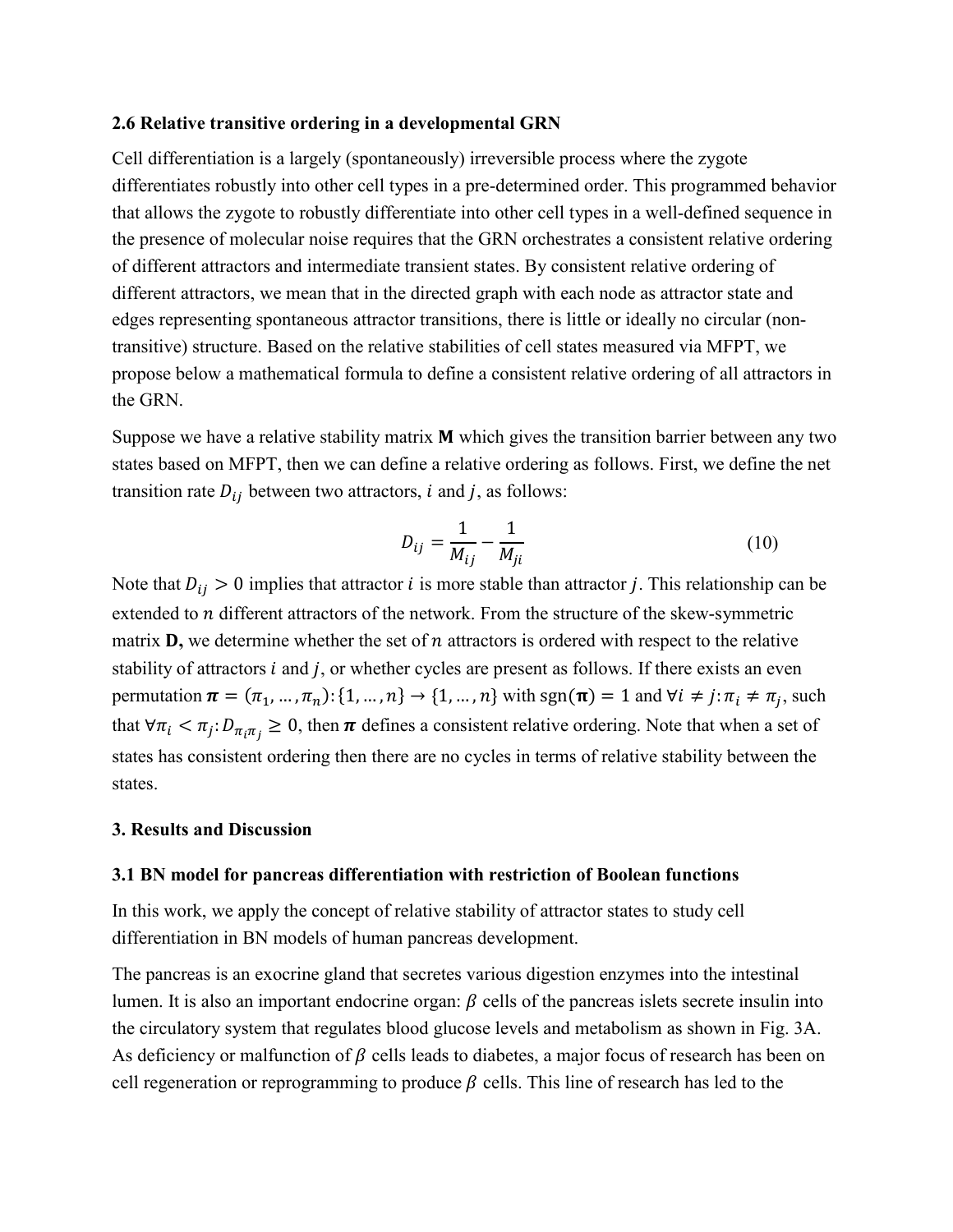characterization of cell lineage determining factors in the pancreas development as well as reprogramming experiments to  $\beta$  cells. *Pdx1* is the first gene in embryonic development that marks the onset of the pancreas cell lineage. The cells with high *Ptf1a* expression are fated to the exocrine pancreas. A few cells that display temporarily high *Ngn3* expression will form the endocrine cell lineages. The expression of *Pax4* in some cells further specifies the  $\beta$ ,  $\delta$  lineages while  $Arx$  specifies the  $\alpha$ , PP lineages (Fig. 3B).

Based on experimental literature, we reconstruct a minimal GRN for pancreas development shown in Fig. 3C that determines three cell types: the exocrine cells, the  $\beta/\delta$  progenitor and the  $\alpha$ /PP progenitor. The set of interactions between the five genes in the minimal GRN for pancreas development shown in Fig. 3C were deduced from the literature on ChIP-chip or knockout or overexpression experiments [29–34]. Supplementary Table S1 lists literature evidence in support of interactions between genes contained in the minimal GRN for pancreas development. Note that in Fig. 3C the interactions shown with continuous lines have known signs (activation or inhibition) based on experimental data while interactions shown with dashed lines have unknown signs. In principle, interactions with unknown signs can either mediate activation or inhibition.

We decided to build a BN model for pancreas development based on the structure of the minimal GRN of 5 genes along with known nature of interactions as shown in Fig. 3C. Since, the number of possible Boolean functions for a node with  $k$  inputs is  $2^{2^k}$ , the total number of all possible combinations of Boolean functions for the minimal GRN of 5 genes shown in Fig. 3C is  $2^{2^1} \times 2^{2^3} \times 2^{2^3} \times 2^{2^3} \approx 1.7 \times 10^{10}$  (Table 1), and this number is too large for any practical computational purpose. Thus, we decided to impose (structural) constraints on the type of functions to limit the set of possible Boolean functions in the BN model of the pancreas development.

As a first constraint, we explicitly adopt Boolean functions of the following type: CFs, NCFs and SGNs (See Section 2.2). Such functions may render pancreas development to be an ordered and directional process. Since, the number of possible CFs for a node with *k=1* input is 4 and with  $k=3$  inputs is 120, the total number of all possible combinations of CFs for the minimal GRN of 5 genes is  $4 \times 120^4 \approx 8.3 \times 10^8$  (Table 1). Similarly, the number of possible NCFs for a node with  $k=1$  input is 2 and with  $k=3$  inputs is 64, and the total number of all possible combinations of NCFs for the minimal GRN of 5 genes is  $2 \times 64^4 \approx 3.4 \times 10^7$  (Table 1). For the minimal GRN of 5 genes shown in Fig. 3C, we find the number of possible SGNs for the node with *k=1* input to be 1, and for each of the 4 nodes with  $k=3$  inputs to be 16. Thus, the total number of all possible combinations of SGNs for the minimal GRN of 5 genes is  $1 \times 16^4 = 65536$  (Table 1). Note that while assigning SGNs to nodes which have some inputs with unknown nature of interaction (activation or repression), we allow both possibilities (positive or negative unateness)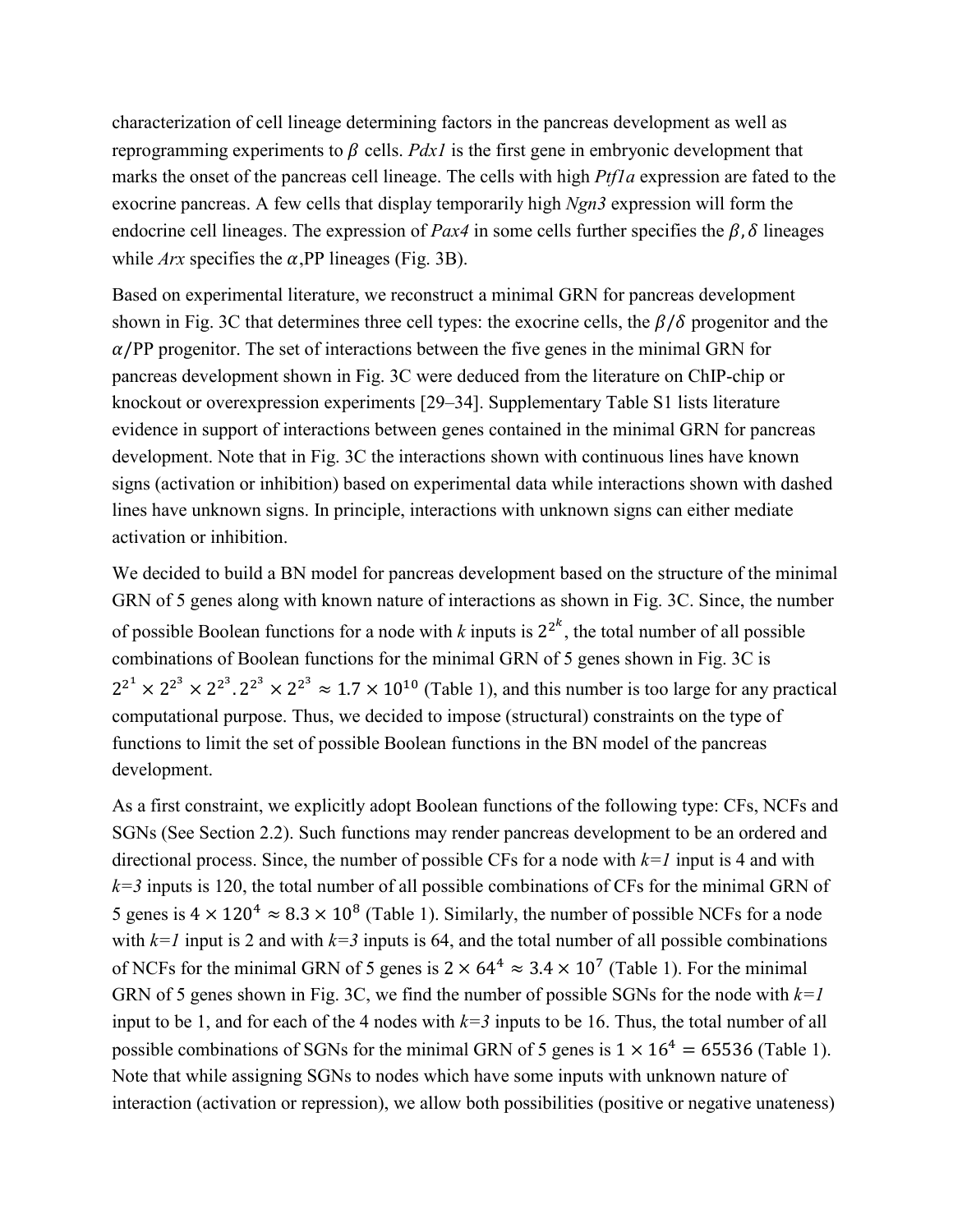for such interactions with unknown signs in the SGN. In summary, as reported in Table 1, the number of possible Boolean functions for the minimal GRN of 5 genes decreases from  $1.7 \times$  $10^{10}$  to 8.3  $\times$  10<sup>8</sup> when restricting Boolean functions to CFs, to 3.4  $\times$  10<sup>7</sup> when restricting to NCFs, and down to  $6.5 \times 10^4$  when restricting to SGNs. Thus, restriction to SGNs significantly constrains the number of possible Boolean functions for the minimal GRN of 5 genes by reducing the functions to a fraction  $3.8 \times 10^{-6}$  of the complete space (Table 1).

Based on experimental measurements, we can define three cell states (corresponding to the exocrine cells, the  $\beta/\delta$  progenitor and the  $\alpha$ /PP progenitor) for the minimal GRN of 5 genes with each gene adopting binary values: 0 when the gene is not expressed in a cell lineage and 1 when the gene is expressed in a cell lineage, as shown in Fig. 3D. These three cell states or lineages (which are labelled attractor 1, 2, and 3 in Fig. 3D) must be stable attractor states of the BN model for pancreas development, and thus, represent a dynamical constraint on the network. Therefore, as a second constraint, we impose that the BN models for pancreas development based on topology of the minimal GRN of 5 genes must have at least three stable attractors with the gene expression patterns as defined in Fig. 3D. Here we further refine this condition into two cases: (i) BNs that have at least the three defined attractors; (ii) BNs that have exactly three defined attractors. In the first case, for *at least three attractors*, we find that the number of combinations of Boolean functions satisfying the dynamical constraint to be  $\sim 1.0 \times 10^6$ . Among these  $\sim$ 1.0 $\times$ 10<sup>6</sup> combinations, there are 78,400 CFs, within which there are 9,216 NCFs, and 3,600 SGNs (Table 1). In the second case, for *exactly three attractors*, we find the number of combinations of Boolean functions satisfying the dynamical constraint to be 86,042. Among these 86,042 combinations, there are 3,741 CFs, 219 NCFs, and 109 SGNs (Table 1). Supplementary Table S2 lists the 109 combinations of SGNs for the minimal GRN of 5 genes satisfying the dynamical constraint of *exactly three attractors*.

Our results reported in Table 1 show that the condition of sign-compatible functions is the strictest constraint leading to significant decrease in the number of possible Boolean functions. We remark that our method of applying successive structural constraints (CFs, NCFs and SGNs) to shrink the space of possible Boolean functions can serve as a powerful tool to reconstruct large-scale BNs from experimental datasets. The logic relationship of various constraints for the nested subsets of Boolean functions is shown in the Venn diagram in Fig. 3E.

# **3.2 Imposing structural constraints enriches the biologically correct relative ordering of attractors**

From experimental observations, it is known that among the cell types of pancreas studied here, the exocrine cells are the least stable while the  $\beta$ ,  $\delta$  progenitors are more stable than the  $\alpha$ ,  $\gamma$  progenitors [35]. In order to study the relative stability of cell states in pancreas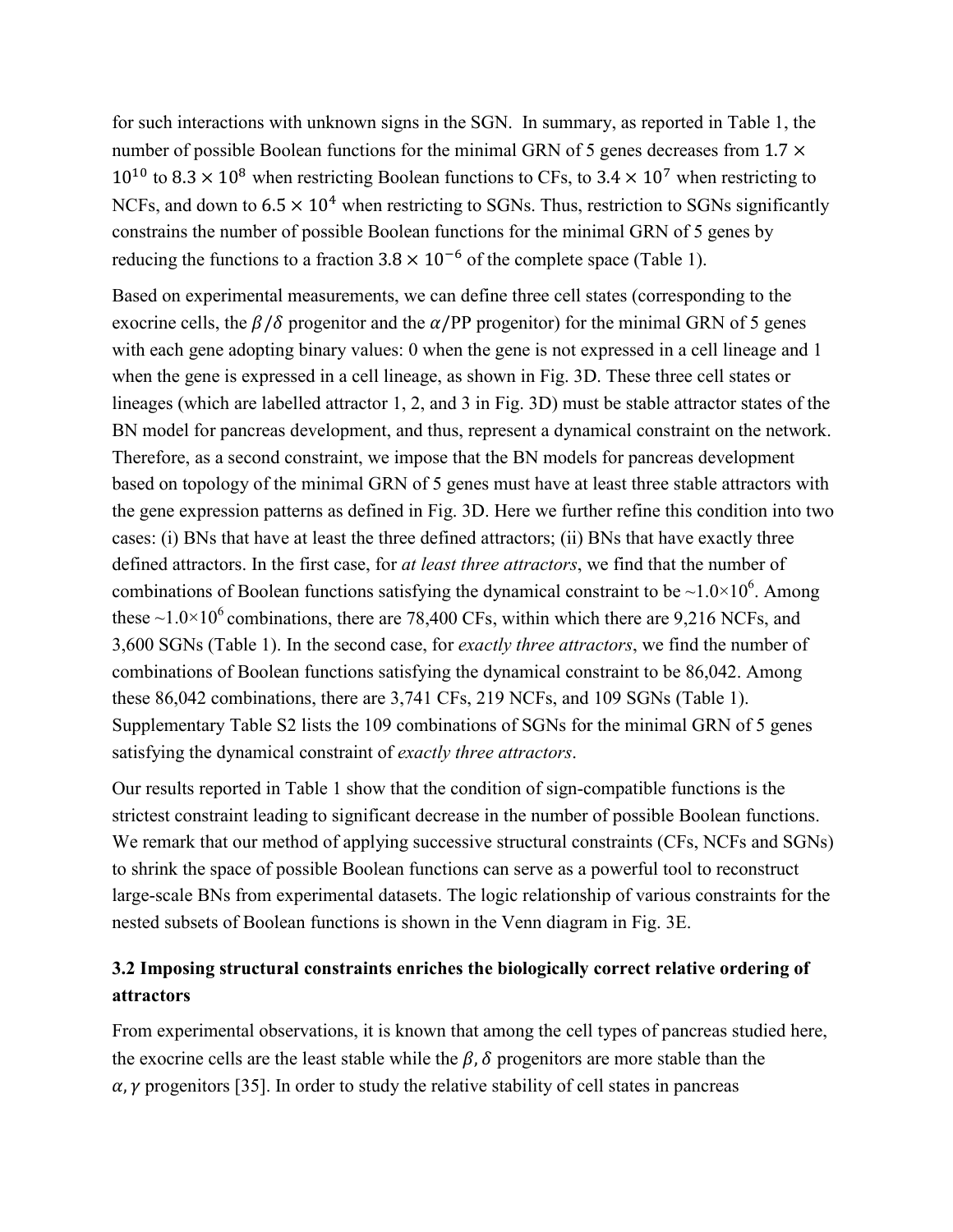differentiation, we demand that the corresponding BN model not only recapitulates the correct (observed) gene expression patterns for the three cell types, but also that it reproduces the correct *developmental ordering* of the three cell types, that is, of the three attractors. Thus, we impose one additional functional constraint for BN model determination: transition rates between the attractors should reflect the developmental ordering. Consideration of this additional functional constraint of developmental ordering within BN framework to build models raised a central question: when one imposes structural and dynamical constraints as in the last section to shrink the space of possible BNs, does it lead to the enrichment of correct relative ordering of cell attractors? Here we define the relative ordering of cell attractors in BN models of development based on MFPT which is used to measure the relative stability of attractor states (See Sections 2.5 and 2.6).

We employ an ensemble approach to determine whether imposition of increasing level of constraints on the set of possible BNs will increase the probability of obtaining the BNs with correct relative ordering. In other words, we decided to check if the set of BNs with correct relative ordering will be enriched when more stringent constraints are put on the ensemble of possible Boolean functions. To estimate the statistical significance, a null model was constructed to bootstrap the same number of Boolean functions as the ones defined by the structural constraints (CFs, NCFs and SGNs). For example, there are 9,216 NCFs among the set of 78,400 CFs satisfying the dynamical constraint of *at least three attractors*. In the null model, we use bootstrapping to repeatedly randomly choose 9,216 functions from the set of 78,400 CFs and calculated their ordering distribution based on MFPT to generate a Boxplot (Fig. 4). In Fig. 4, only the second panel represents the correct biological ordering (Stability of Attractor 1 < Stability of Attractor 3 < Stability of Attractor 2) for pancreas differentiation. From the Boxplot in Fig. 4, it is seen that when we impose increasing constraints on the type of Boolean functions in the order of CFs, NCFs and SGNs, the ratio of the BNs with correct relative ordering (represented by black dots), always outperforms the random sampling. Bootstrapping for other possible orderings show mixed results compared with random sampling. In fact, the opposite ordering (Stability of Attractor 2< Stability of Attractor 3 < Stability of Attractor 1) is diluted as can be seen in panel 5 of Fig. 4. These observations further validate our choice of the *signcompatible* functions, which not only significantly decrease the number of possible BNs, but also promote correct ordering of the relative stabilities of cell attractors in the GRN for pancreas development.

### **3.3 Bimodal distribution of Landscape between Flatness and Ruggedness**

Besides building a BN model for the correct relative ordering of cell attractors, it is of general interest to characterize the level of effort required for a cell to transition from one state to another state, i.e., is the BN landscape of cell state transitions rather flat or rugged? A simple measure to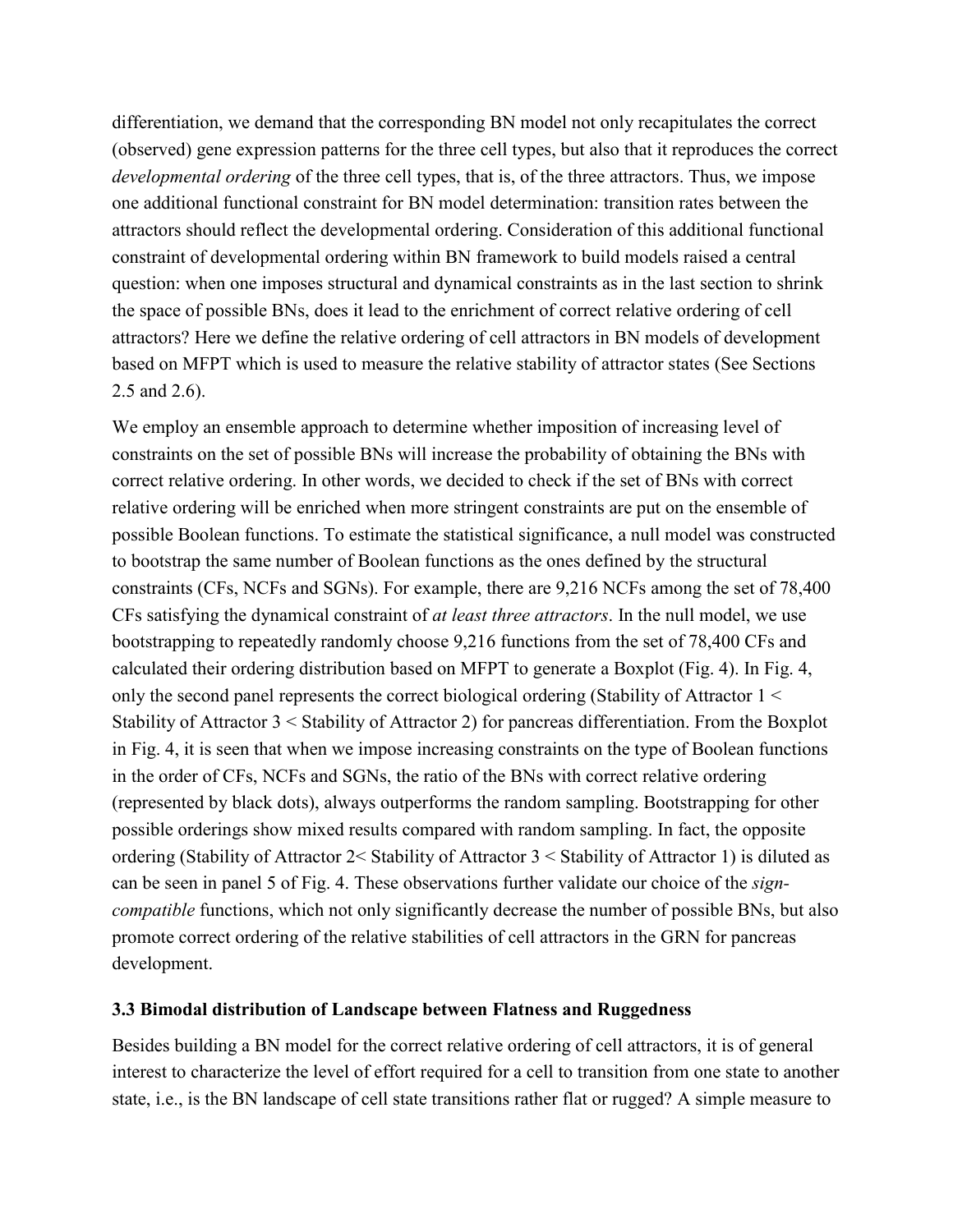evaluate the ruggedness of the BN landscape is the entropy  $S = -\sum_i p_i^* \ln p_i^*$  associated with the steady state probability distribution  $p^*$  of the BN model with noise where elements  $p_i^*$  give the probability for the system to be in state  $s_i$ . The larger the entropy S, the flatter is the landscape and *vice versa*. Since the entropy of the steady state probability distribution of the BN model varies with the noise level  $\eta$ , we computed the entropies of the 86,024 combinations of Boolean functions (producing exactly three attractors) for different noise levels  $\eta \in [0.001, 0.009]$  in increments of 0.001,  $\eta \in [0.01, 0.09]$  in increment 0.01, and  $\eta \in [0.1, 0.7]$  in increments of 0.1, as plotted in Fig. 5A. We find that the variance of entropies of the Boolean function ensemble becomes smaller and the landscape becomes flatter with increasing noise. This implies that presence of large amplitude of noise in BN models diminishes the influences of constraints specified by GRN. Since all noise levels were generally found to have the same trend, we chose the noise level  $\eta$ =0.01 to plot the entropies of 86,024 steady state distributions corresponding to all combinations of Boolean functions with exactly three attractors in Fig. 5B (where different colors correspond to different relative ordering). From Fig. 5B, it is seen that the patterns of entropy across the combinations of Boolean functions with exactly three attractors is almost repeatable, but interestingly this is not due to degeneracy in steady state distributions. We have explicitly checked that each steady state distribution  $p^*$  is unique, with the overall trend that the entropy hops between two peaks when we sample all combinations of Boolean functions with exactly 3 attractors.

From Fig. 5B and 5C, we can see that the entropy distributions for different relative ordering schemes appear to be bimodal. Since the state space of the minimal GRN of 5 genes has 32 states, the absolute random case corresponds to the entropy  $S = -\sum_i p_i^* \ln p_i^* = -\frac{1}{32} \ln \frac{1}{32} \cdot 32 \approx$ 3.46. From Fig. 5B, it is seen that the maximum entropy for BNs of any relative ordering is below 1.8, suggesting that the selected networks were all in the ordered regime, far away from pure randomness. Note that smaller the value of entropy, greater is the level of constraints on a BN model. Thus, in Fig. 5B, the peak near zero reflects more rugged landscapes while the peak far away from zero denotes the flat landscapes. It is interesting to notice that even two dynamical systems with exactly the same attractors and the same relative ordering, can display a distinct overall landscape, either flat or rugged. Cell reprogramming is much more difficult in the rugged landscape than in the flat one because of the many intermediate attractors between the origin and the destination attractors. Thus, the above described scheme could be exploited for the analysis, and perhaps, rational protocol design of cell reprogramming. Specifically, one may be able to perturb the GRN such as to make the landscape flatter while maintaining its biological ordering of cell attractors.

We next tried to identify common features across the set of Boolean functions leading to rugged landscapes in the minimal GRN of 5 genes. Given any Boolean function, we define a quantity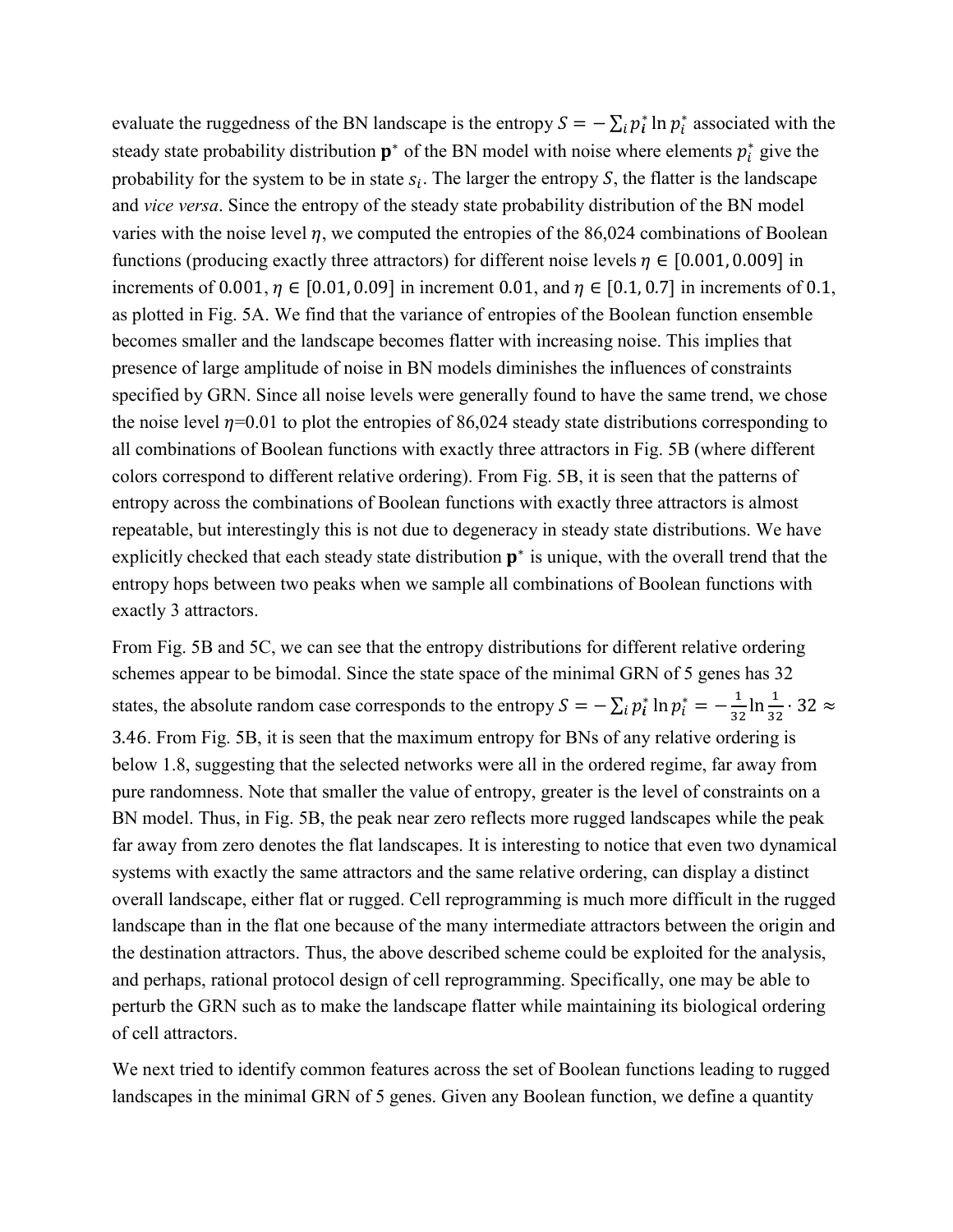called *rule number* associated with the function that gives the number of Boolean rules separated by logical OR in the disjunctive normal form of the Boolean function. For example, the Boolean function A AND NOT  $\overline{B}$  AND  $\overline{C}$  has rule number 1; the Boolean function (NOT  $A$  AND  $B$ ) OR ( $B$  AND NOT  $C$ ) has rule number 2. In Figs. 6A and 6B, we plot the distribution of rule numbers for Boolean functions at each node of the minimal GRN of 5 genes for both the flat and the rugged landscapes. The main difference between the two types of landscapes we found was that the Boolean functions of the rugged landscape had, on average, higher rule numbers than those of the flat ones. One possible explanation for this finding is as follows: In case of dynamical systems with the same set of attractors, more rule numbers in Boolean functions leads to a more rugged landscape, which in turn renders more difficult the cell state transitions.

### **4. Conclusions**

In the post-genome era, understanding of biological processes has shifted from a notion of causation focused on few genes or linear regulatory pathways to one that takes into account the high-dimensional dynamics of complex nonlinear systems, prosaically represented by GRNs. Many higher-level cell functions, such as cell differentiation, cell cycle, immune responses or neuronal activities can only be explained by the dynamics of complex biological networks. In this paper, we built on the old elementary concept of the cell attractor that is now gaining attention and showed that Waddington's epigenetic landscape has a formal basis even in the BN framework. Porting the landscape concept to the realm of discrete networks allowed us to use computational tools to study the landscape as additional information derived from the GRN. We defined the relative stability of network states on the BN landscape, thus providing a formal and quantifiable basis to the elevation in the *landscape for Boolean network*. We proposed methods to enforce the relative ordering of attractor states in BN models as a novel requirement for constraining large ensembles of BNs to the biologically relevant class. We showed in our example that even with incomplete information about network structures, the use of BN can capture the essential dynamics of cell fate change and permit the estimation of relative stability and transition barriers between the cell attractors. This mathematical framework has the potential to assist the rational design of perturbation protocols for directing cell reprogramming in order to generate the desired cell lineages in regenerative medicine. As the knowledge of the structure of GRNs governing the development of various tissues increases in the next decade, the utilization of such network information for therapeutic reprogramming may benefit from the concepts developed here.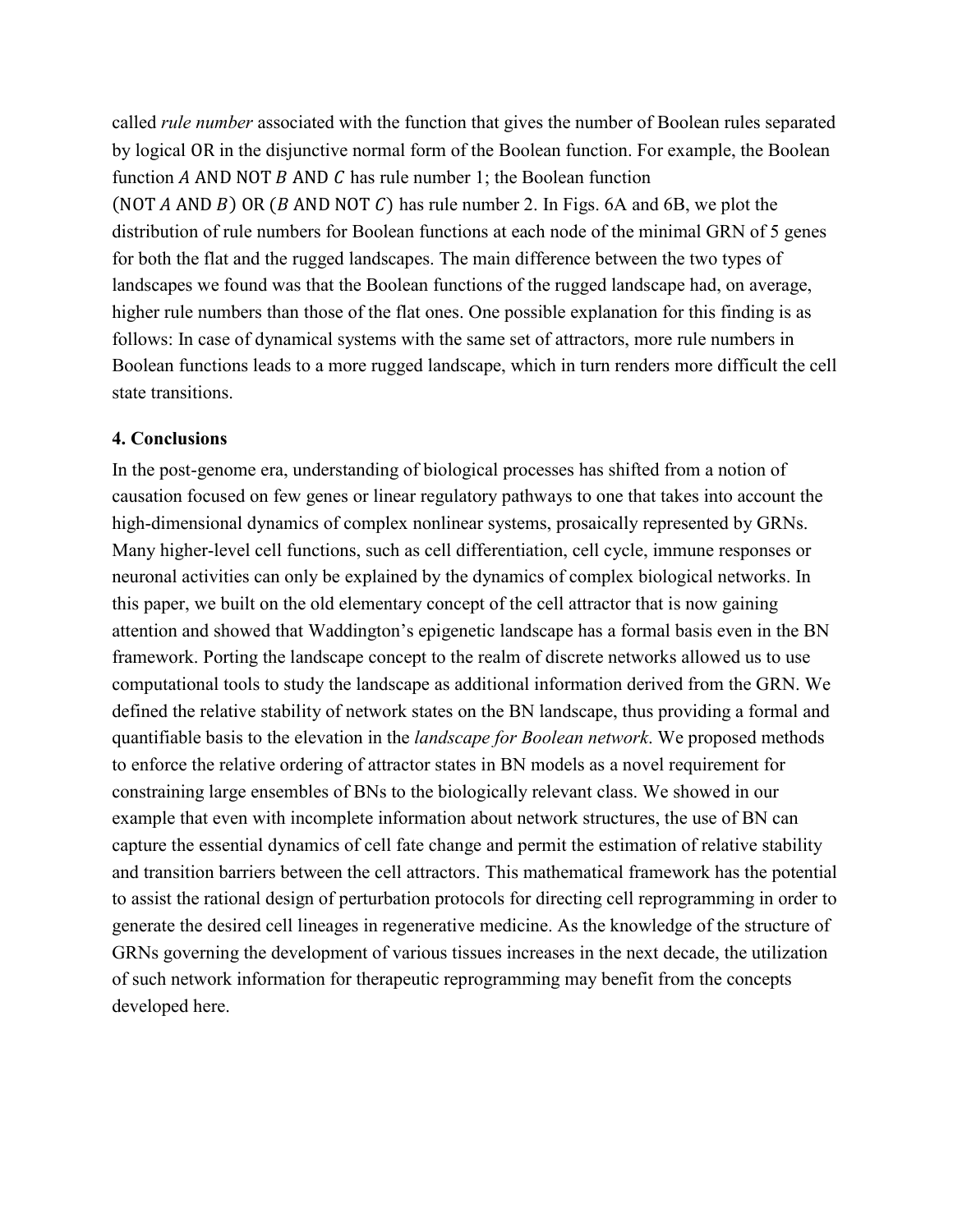### **Acknowledgements**

Research reported in this publication was supported by the Center for Systems Biology/2P50GM076547 of the National Institutes of Health under award R01GM987654. This research was also supported by the National Science Foundation Grant PHY11-25915. The content is solely the responsibility of the authors and does not necessarily represent the official views of the funding agencies.

## **References**

- 1. Kauffman, S. A. 1969 Metabolic stability and epigenesis in randomly constructed genetic nets. *J. Theor. Biol.* **22**, 437–467.
- 2. Kauffman, S. A. 1993 *The Origins of Order*. New York: Oxford Univ. Press.
- 3. Shmulevich, I. & Kauffman, S. A. 2004 Activities and sensitivities in Boolean network models. *Phys Rev Lett* **93**, 48701.
- 4. Huang, S. & Ingber, D. E. 2000 Shape-dependent control of cell growth, differentiation, and apoptosis: switching between attractors in cell regulatory networks. *Exp. Cell Res.* **261**, 91–103.
- 5. Klemm, K. & Bornholdt, S. 2005 Topology of biological networks and reliability of information processing. *Proc. Natl. Acad. Sci. U. S. A.* **102**, 18414–9.
- 6. Balleza, E., Alvarez-Buylla, E. R., Chaos, A., Kauffman, A., Shmulevich, I. & Aldana, M. 2008 Critical dynamics in genetic regulatory networks: examples from four kingdoms. *PLoS One* **3**, e2456.
- 7. Torres-Sosa, C., Huang, S. & Aldana, M. 2012 Criticality as an emergent property of genetic networks that exhibit evolvability. *PLoS Comput. Biol.* **8**, e1002669.
- 8. Espinosa-Soto, C., Martin, O. C. & Wagner, A. 2011 Phenotypic plasticity can facilitate adaptive evolution in gene regulatory circuits. *BMC Evol. Biol.* **11**, 5.
- 9. Lau, K. Y., Ganguli, S. & Tang, C. 2007 Function constrains network architecture and dynamics: A case study on the yeast cell cycle Boolean network. *Phys. Rev. E - Stat. Nonlinear, Soft Matter Phys.* **75**.
- 10. Samal, A. & Jain, S. 2008 The regulatory network of E. coli metabolism as a Boolean dynamical system exhibits both homeostasis and flexibility of response. *BMC Syst. Biol.* **2**, 21.
- 11. Li, F., Long, T., Lu, Y., Ouyang, Q. & Tang, C. 2004 The yeast cell-cycle network is robustly designed. *Proc. Natl. Acad. Sci. U. S. A.* **101**, 4781–6.
- 12. Albert, R. 2003 The topology of the regulatory interactions predicts the expression pattern of the segment polarity genes in Drosophila melanogaster. *J. Theor. Biol.* **223**, 1–18.
- 13. Villani, M., Barbieri, A. & Serra, R. 2011 A dynamical model of genetic networks for cell differentiation. *PLoS One* **6**, e17703.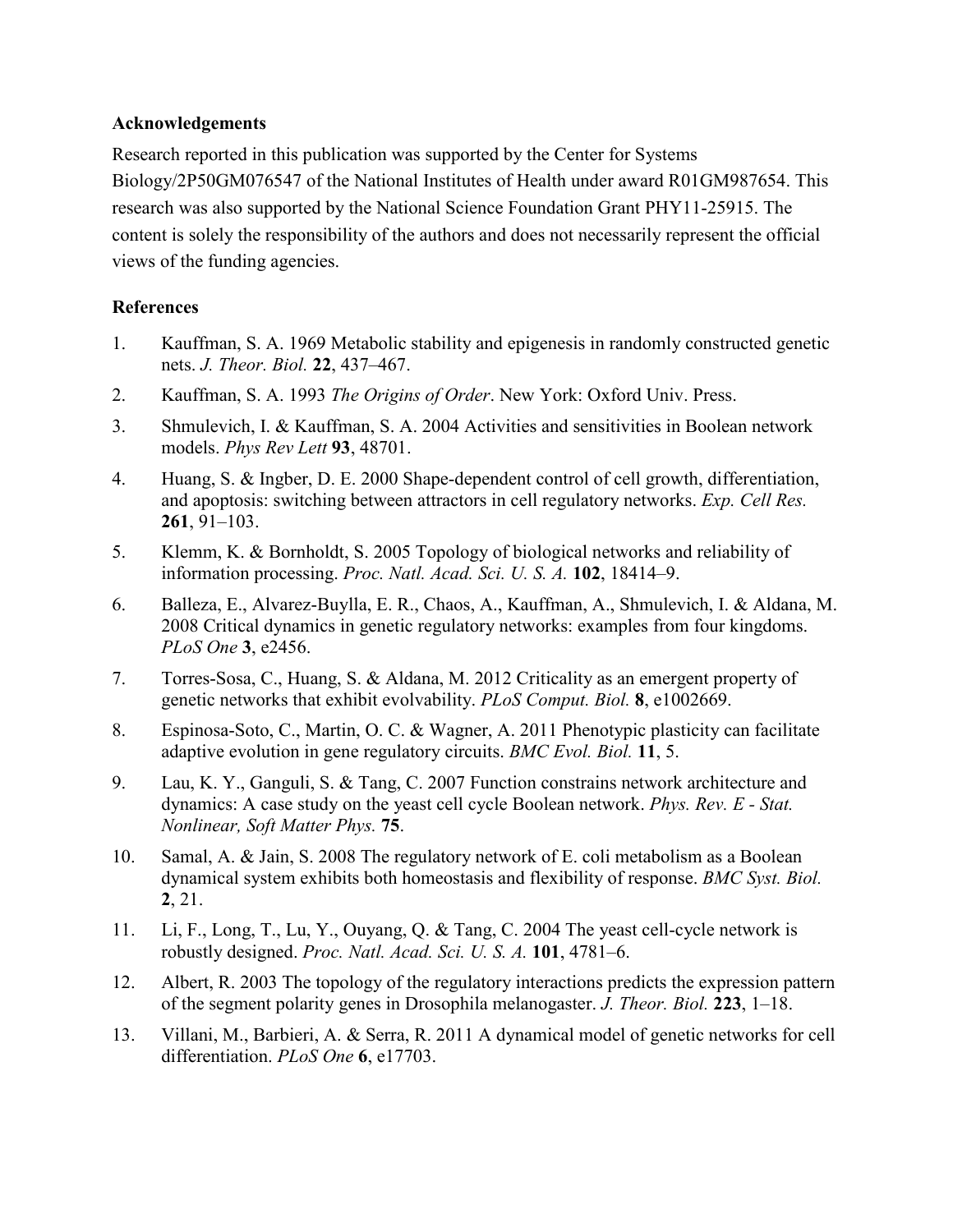- 14. Krumsiek, J., Marr, C., Schroeder, T. & Theis, F. J. 2011 Hierarchical Differentiation of Myeloid Progenitors Is Encoded in the Transcription Factor Network. *PLoS One* **6**, e22649.
- 15. Chang, R., Shoemaker, R. & Wang, W. 2011 Systematic Search for Recipes to Generate Induced Pluripotent Stem Cells. *PLoS Comput. Biol.* **7**, e1002300.
- 16. Flöttmann, M., Scharp, T., Klipp, E. & Floettmann, M. 2012 A Stochastic Model of Epigenetic Dynamics in Somatic Cell Reprogramming. *Front. Physiol.* **3**, 216.
- 17. Villarreal, C., Padilla-Longoria, P. & Alvarez-Buylla, E. 2012 General Theory of Genotype to Phenotype Mapping: Derivation of Epigenetic Landscapes from N-Node Complex Gene Regulatory Networks. *Phys. Rev. Lett.* **109**, 1–5.
- 18. Henry, A., Monéger, F., Samal, A. & Martin, O. C. 2013 Network function shapes network structure: the case of the Arabidopsis flower organ specification genetic network. *Mol. Biosyst.* **9**, 1726–35.
- 19. Zhou, J.-X. X., Aliyu, M. D. S., Aurell, E. & Huang, S. 2012 Quasi-potential landscape in complex multi-stable systems. *J. R. Soc. Interface* **9**, 3539–53.
- 20. Lee, T. I. et al. 2002 Transcriptional regulatory networks in Saccharomyces cerevisiae. *Science* **298**, 799–804.
- 21. Herrgård, M. J., Covert, M. W. & Palsson, B. Ø. 2004 Reconstruction of microbial transcriptional regulatory networks. *Curr. Opin. Biotechnol.* **15**, 70–77.
- 22. Blais, A. & Dynlacht, B. D. 2005 Constructing transcriptional regulatory networks. *Genes Dev.* **19**, 1499–1511.
- 23. Hu, Z., Killion, P. J. & Iyer, V. R. 2007 Genetic reconstruction of a functional transcriptional regulatory network. *Nat. Genet.* **39**, 683–687.
- 24. Kauffman, S., Peterson, C., Samuelsson, B. & Troein, C. 2003 Random Boolean network models and the yeast transcriptional network. *Proc. Natl. Acad. Sci. U. S. A.* **100**, 14796– 14799.
- 25. Jarrah, A. S., Raposa, B. & Laubenbacher, R. 2007 Nested Canalyzing, Unate Cascade, and Polynomial Functions. *Physica D.* **233**, 167–174.
- 26. Shmulevich, I., Gluhovsky, I., Hashimoto, R. F., Dougherty, E. R. & Zhang, W. 2003 Steady-State Analysis of Genetic Regulatory Networks Modelled by Probabilistic Boolean Networks. *Comp. Funct. Genomics* **4**, 601–608.
- 27. Latouche, G. & Ramaswamy, V. 1999 *Introduction to Matrix Analytic Methods in Stochastic Model*. ASA/SIAM Series on Statistics and Applied Probability.
- 28. Kemeny, J. G. & Snell, J. L. 1960 *Finite Markov chains*.
- 29. Zhou, J.-X. X., Brusch, L., Huang, S. & Zhou, J.-X. X. 2011 Predicting pancreas cell fate decisions and reprogramming with a hierarchical multi-attractor model. *PLoS One* **6**, e14752.
- 30. Chiang, M.-K. & Melton, D. A. 2003 Single-Cell Transcript Analysis of Pancreas Development. *Dev. Cell* **4**, 383–393.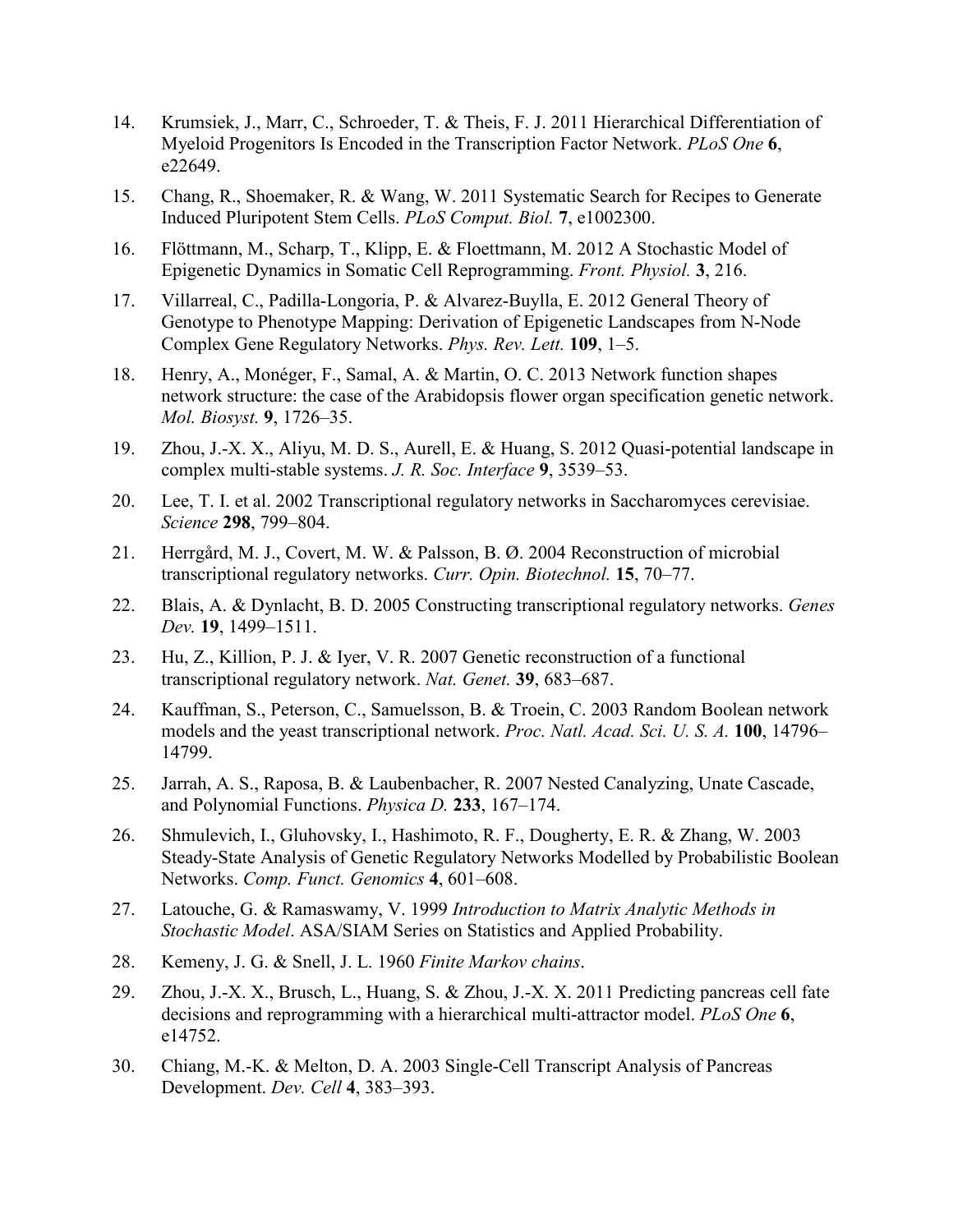- 31. Gittes, G. K. 2009 Developmental biology of the pancreas: a comprehensive review. *Dev. Biol.* **326**, 4–35.
- 32. Murtaugh, L. C. 2007 Pancreas and beta-cell development: from the actual to the possible. *Development* **134**, 427–438. (doi:10.1242/dev.02770)
- 33. Jensen, J. 2004 Gene regulatory factors in pancreatic development. *Dev. Dyn.* **229**, 176– 200.
- 34. Habener, J. F., Kemp, D. M. & Thomas, M. K. 2005 Minireview: transcriptional regulation in pancreatic development. *Endocrinology* **146**, 1025–1034.
- 35. Collombat, P. et al. 2009 The ectopic expression of Pax4 in the mouse pancreas converts progenitor cells into alpha and subsequently beta cells. *Cell* **138**, 449–62.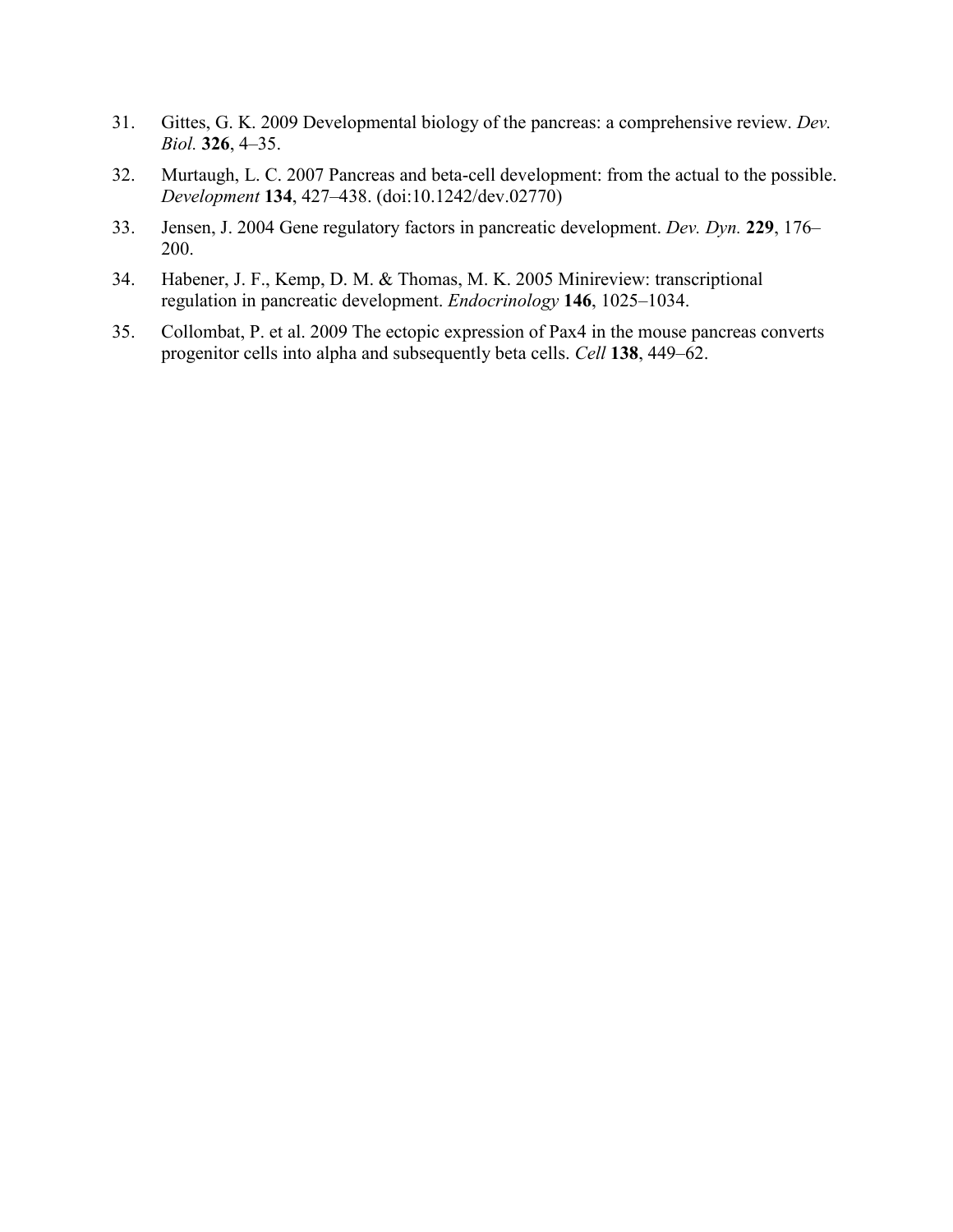#### **Figures**



**Figure 1: Example of a BN model and its attractor landscape. (a)** Structure of the BN model with four genes along with their interactions. Different types of edges are used to distinguish between the different types of gene interactions (activation or inhibition). Also shown are the set of Boolean functions governing the output state of each node in the network. **(b)** The attractor structure for the BN model can be determined by explicitly evaluating state transitions for the 16 possible states of the network. **(c)** Attractor landscape of the BN model consisting of 4 attractors and associated basins of attraction within state space. Arrows depict transitions between two states in the state space which are governed by the set of Boolean functions at each node in the network. Stable states (fixed-point attractors) transition to themselves while cyclic attractors oscillate within a subset of states following a certain time sequence.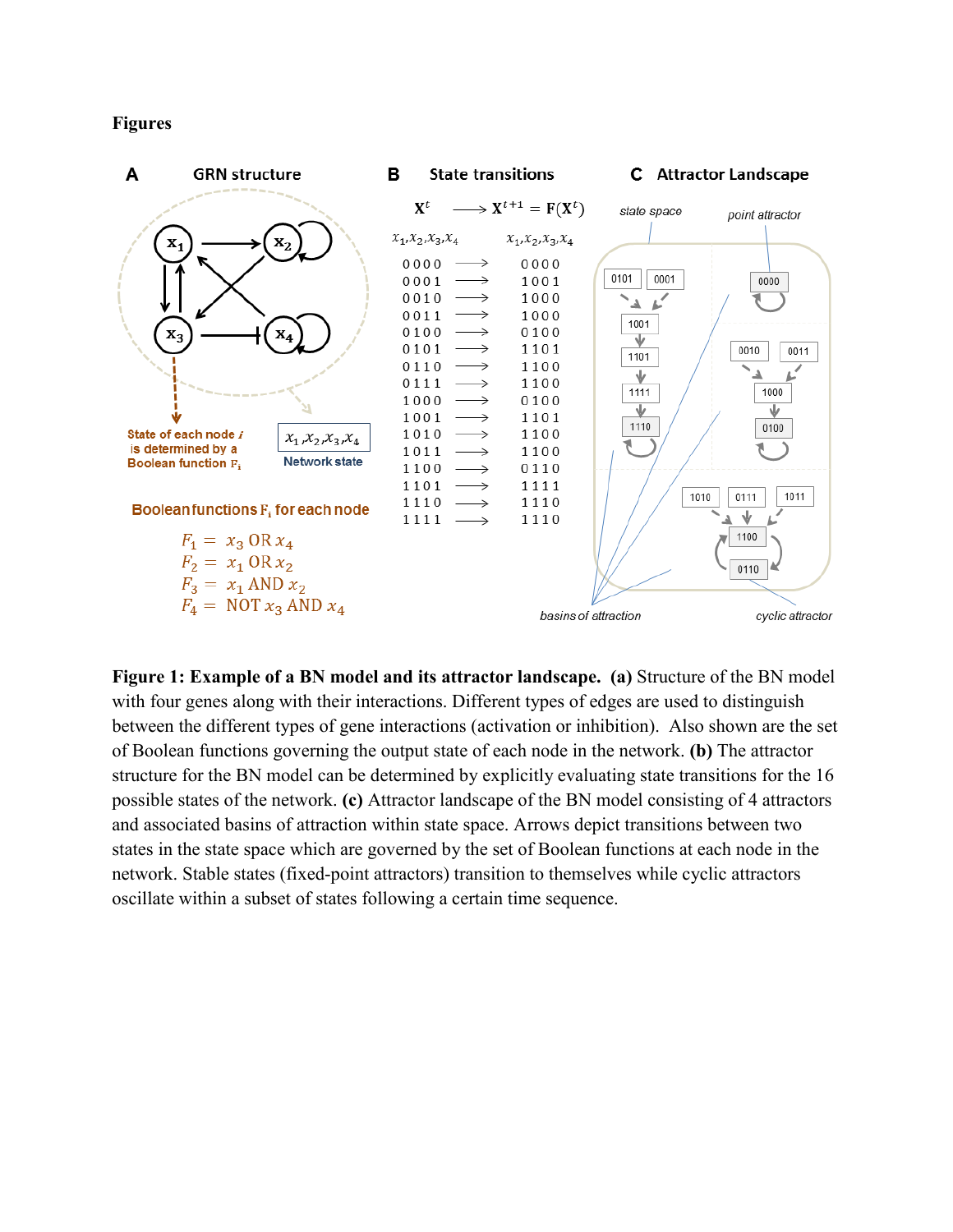

**Figure 2: BN model for a toggle switch of two genes.** For the 2-gene toggle switch, the figure shows the network structure with cross-inhibition and self-activation, the Boolean functions for the two genes, and the attractor landscape for the BN model.



**Figure 3: BN model of the minimal GRN for Pancreas cell differentiation. (a)** The anatomical structure of the pancreas which consists of the exocrine cells and the islets of Langerhans with the endocrine cells.  $\beta$  cells in the islets secrete insulin to regulate the blood sugar level. **(b)** Developmental tree of pancreas cells. Pancreas progenitor cells first differentiate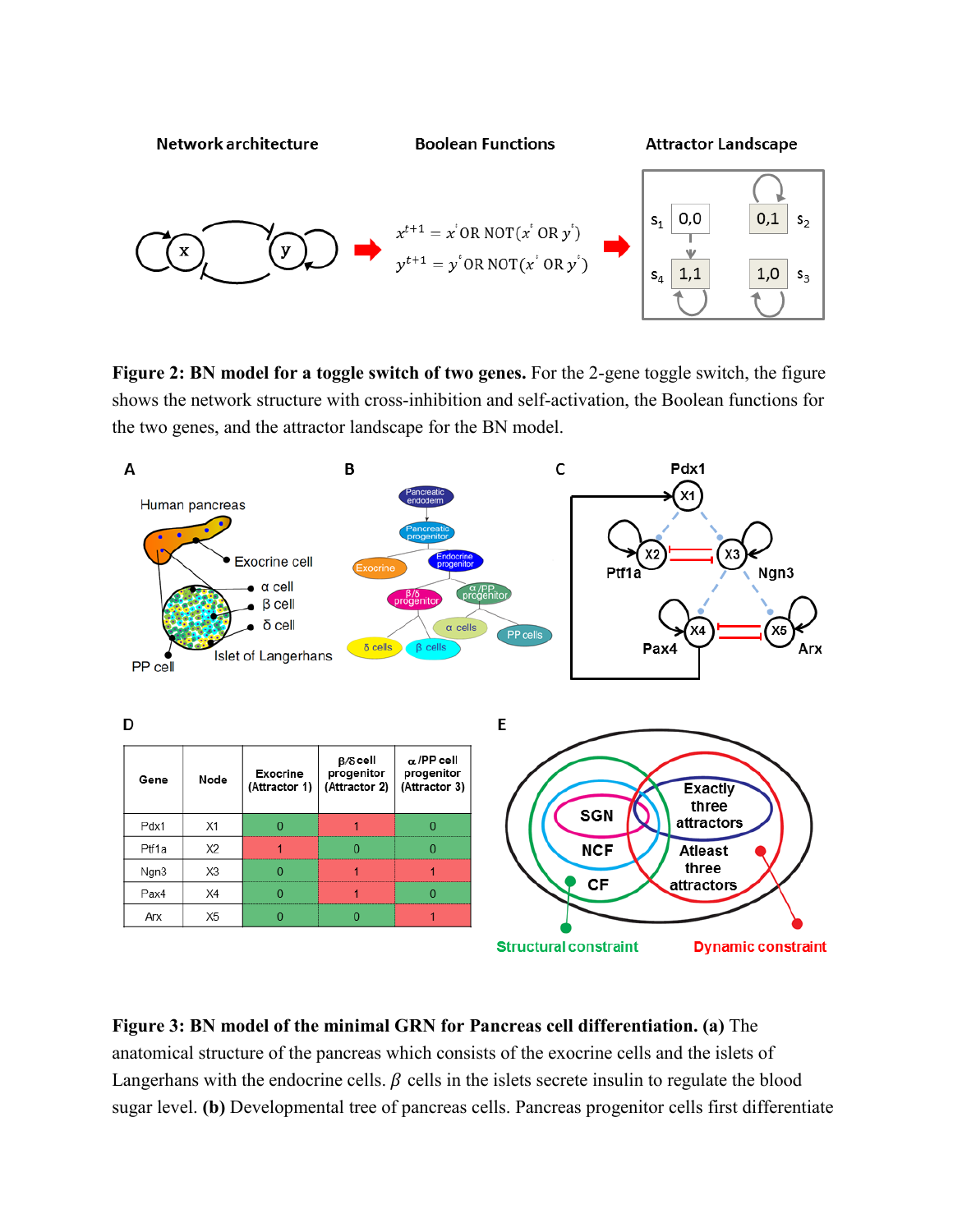into the exocrine cells and endocrine progenitors which can further differentiate into  $\beta$ /δ progenitors and  $\alpha$ /PP progenitors.  $\beta$ /δ progenitors differentiate into δ cells and β cells. α/PP progenitors differentiate into  $\alpha$  cells and PP cells. **(c)** Structure of the minimal GRN model recapitulating the pancreas developmental process for the three main lineages (exocrine,  $\beta/\delta$  and  $\alpha$ /PP) considered here. The network mainly consists of two layers of two mutually-inhibitory fate genes. The first cross-inhibition between *Ptf1a* and *Ngn3* determines the switch between the exocrine cells and endocrine progenitors. The second cross-inhibition between *Pax4* and *Arx* determines the switch between the  $\beta$ /δ progenitors and  $\alpha$ /PP progenitors. Here, black edges terminating with arrow heads represent known activating interactions, red edges terminating with bars represent known inhibitory interactions, and blue dashed edges terminating with circles represent interactions with unknown signs. **(d)** The gene expression patterns corresponding to the three cell attractors of the minimal GRN for pancreas differentiation. Attractor 1 corresponds to exocrine cells, 2 to  $\beta$ /δ progenitors and 3 to  $\alpha$ /PP progenitors. **(e)** Venn diagram shows that imposition of successive structural constraints (CFs, NCFs and SGNs) and dynamical constraint of three stable attractor states corresponding to cell lineages limits the space of possible Boolean functions for the minimal GRN of 5 genes.



**Figure 4: Distribution of BN models satisfying increasing structural constraints and the dynamical constraint of exactly three defined attractors across different possible relative stability orderings of cell attractors.** This Boxplot has six panels with each corresponding to a different relative ordering of cell attractors. For example, the panel labeled 1<2<3 corresponds to the relative ordering where the relative stability of attractor 1 is less than that of attractor 2 which is less than that of attractor 3. Attractors 1, 2 and 3 correspond to exocrine cells, the  $\beta/\delta$ progenitor and the  $\alpha$ /PP progenitor, respectively. The second panel (1<3<2) corresponds to the *correct* (experimentally observed) ordering of cell states. In each panel, the black dots represent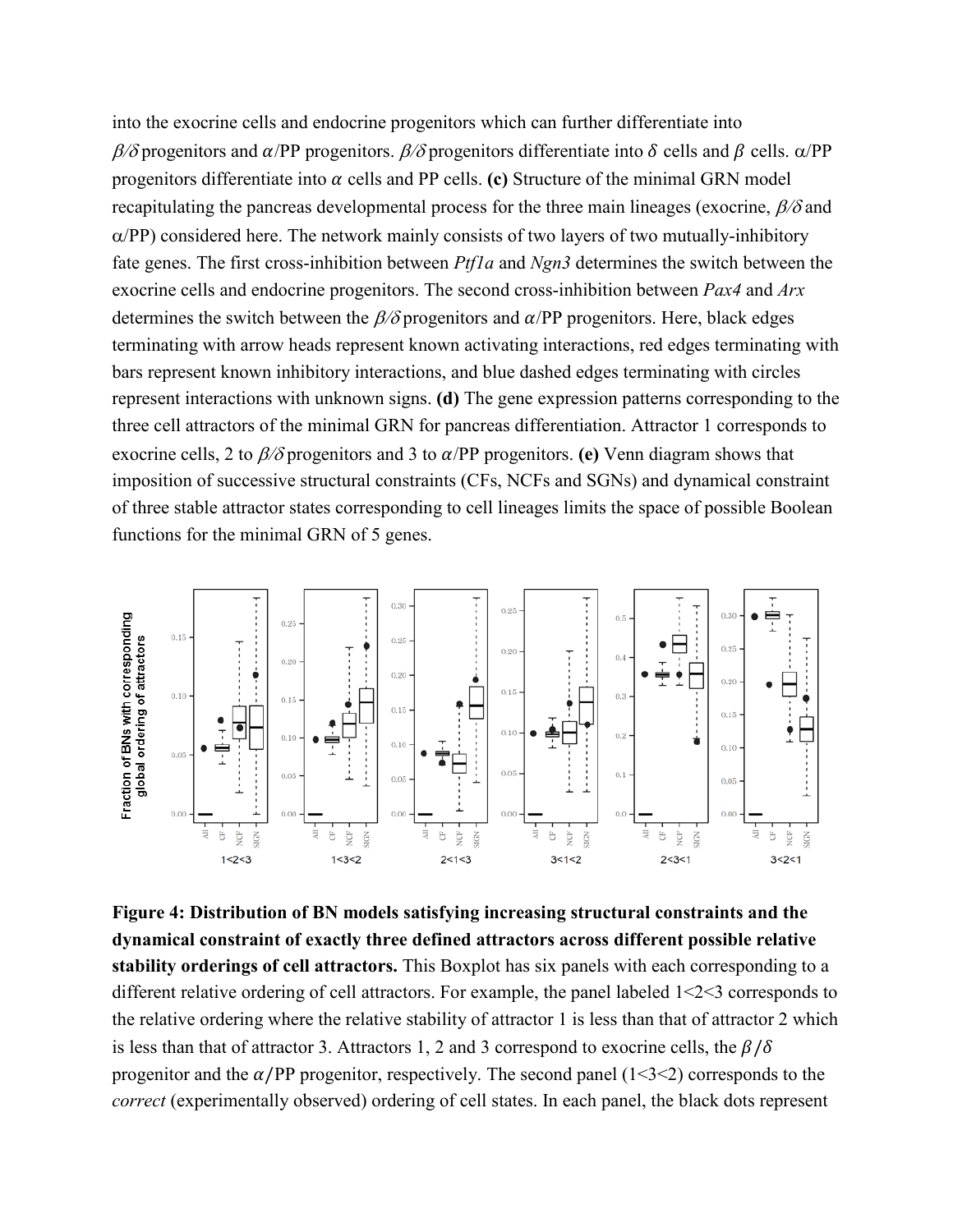the fraction of BN models having the corresponding relative ordering of attractors in addition to satisfying the dynamical constraint of exactly three defined attractors and one of the following structural constraints w.r.t. Boolean functions: ALL – all Boolean functions; CF – canalyzing functions; NCF – nested canalyzing functions; and SGN – sign-compatible functions. The distributions in different panels of the Boxplot give the expected value from the Null model.



**Figure 5: Entropy associated with the steady state probability distribution of BN models satisfying structural and dynamical constraints. (a)** Entropy distribution for 86,024 BN models of pancreas development satisfying the dynamical constraint of exactly three attractors for various levels of noise  $\eta$ . Results are shown for ten different noise levels  $\eta$  in the range from 0.001 to 0.2. With increase in noise levels  $\eta$ , the nature of distribution changes from broad with values in the range [0,3] to that approaching an absolute chaos with entropy  $S = -\sum_i p_i^* \ln p_i^* =$  $-\frac{1}{32}\ln\frac{1}{32} \cdot 32 \approx 3.46$ . **(b)** Entropy distribution for 86,024 BN models of pancreas development satisfying the dynamical constraint of exactly three attractors with noise level  $\eta = 0.01$  and different relative ordering of attractor states. In this figure, the color scheme for different relative ordering of attractors is as follows: *Blue* - 1<2<3; *Cyan* - 1<3<2; *Red* - 2<1<3; *Green* - 3<1<2; *Magenta* - 2<3<1; *Grey* - 3<2<1. **(c)** Histogram plot of entropy distribution for 86,024 BN models of pancreas development satisfying the dynamical constraint of exactly three attractors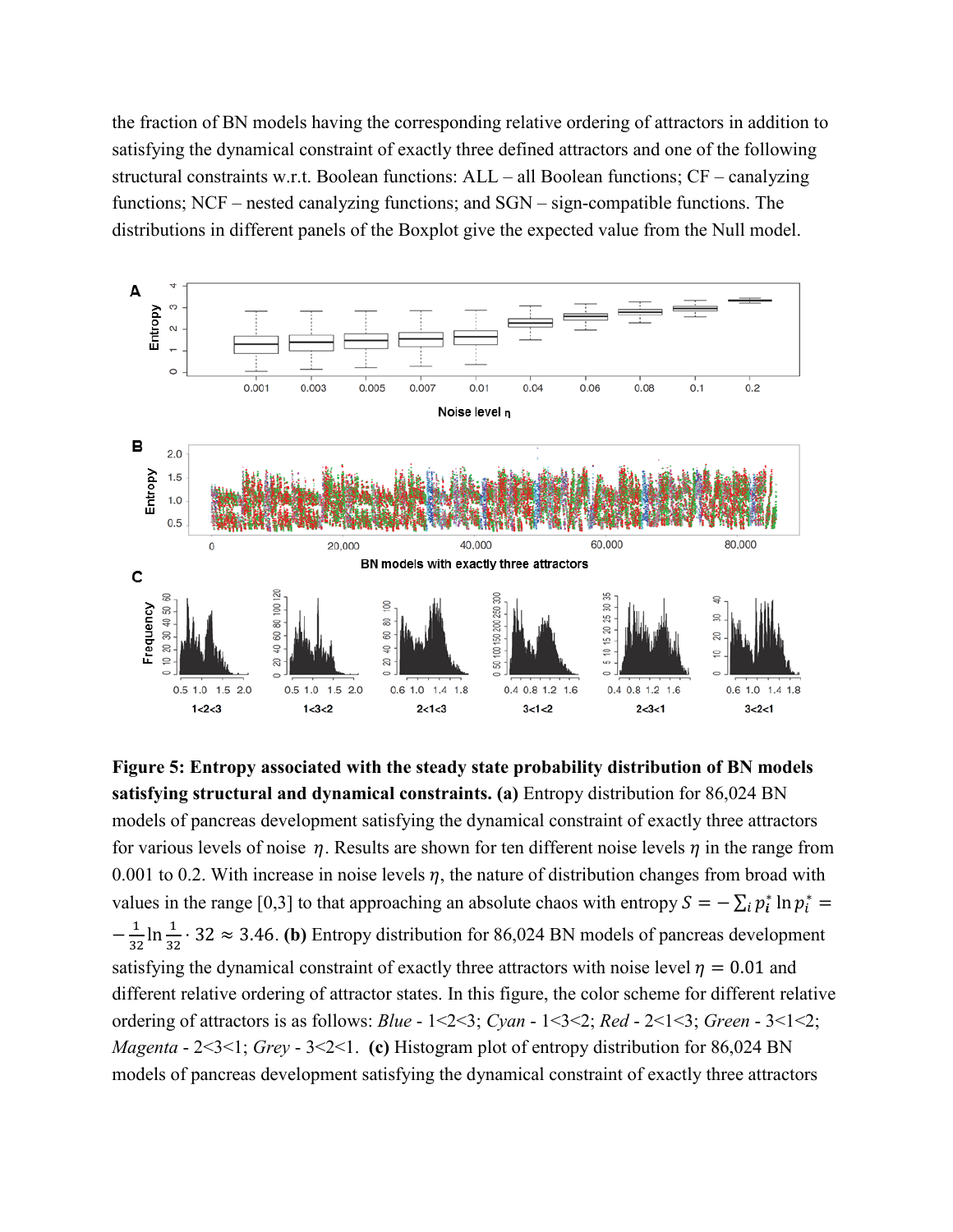with noise level  $\eta = 0.01$  across different relative ordering of attractor states. It is seen that distributions are distinctively bi-modal.